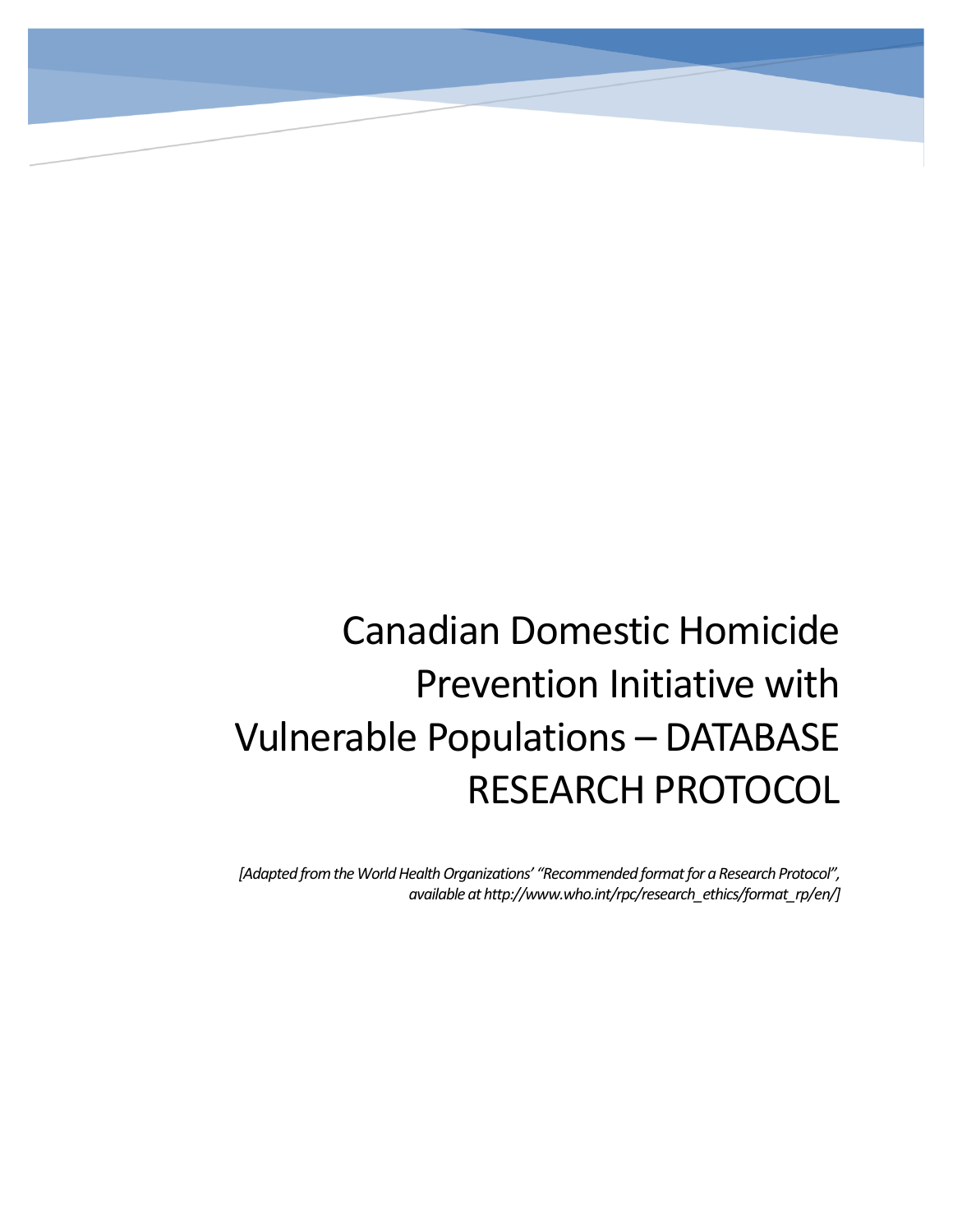# **Table of Contents**

| Project Summary: Canadian Domestic Violence Homicide Database  2     |  |
|----------------------------------------------------------------------|--|
|                                                                      |  |
|                                                                      |  |
|                                                                      |  |
|                                                                      |  |
|                                                                      |  |
|                                                                      |  |
|                                                                      |  |
|                                                                      |  |
|                                                                      |  |
|                                                                      |  |
|                                                                      |  |
|                                                                      |  |
|                                                                      |  |
|                                                                      |  |
|                                                                      |  |
| 1. Research agreements with Coroners/Medical Examiners 11            |  |
|                                                                      |  |
| 3. Short-form coding form for data collection from Coroner files  12 |  |
| 4. Research Ethics Board approvals for each Co-Investigator  12      |  |
|                                                                      |  |
|                                                                      |  |
|                                                                      |  |
|                                                                      |  |
|                                                                      |  |
|                                                                      |  |
|                                                                      |  |
|                                                                      |  |
|                                                                      |  |
|                                                                      |  |
|                                                                      |  |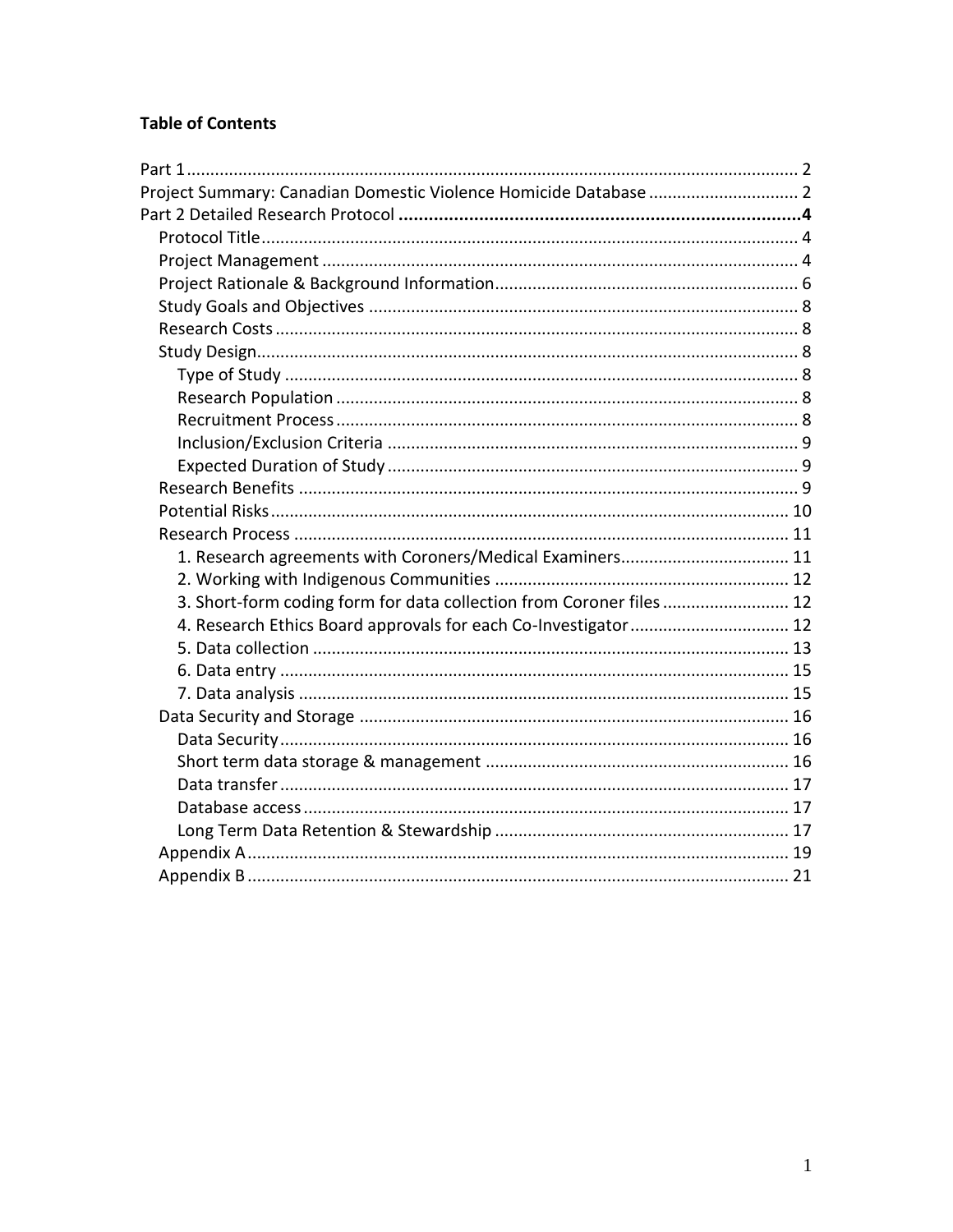## **Part 1**

#### **Project Summary: Canadian Domestic Violence Homicide Database**

#### **Background**

The Canadian Domestic Homicide Prevention Initiative with Vulnerable Populations (CDHPIVP) is a five-year project funded by the Social Sciences & Humanities Research Council (SSHRC) to (1) conduct research on domestic violence homicides in Canada; (2) to identify protocols and strategies that will reduce risk; and (3) to share this knowledge with the wider community. The CDHPIVP focuses on four populations that experience increased vulnerability to domestic violence homicide:

- Indigenous populations,
- rural, remote and northern populations,
- immigrant and refugee populations,
- children exposed to domestic violence.

One of the core activities to achieve the above is the development of a national database on domestic violence homicide ("the Database") to aid in the identification of associated risk factors in these cases. The Database will allow researchers to identify trends, common risk markers, unique factors, and system involvement associated with domestic violence homicides with a specific focus on vulnerable populations. This activity is the focus of this research protocol.

#### **Objective**

The Canadian Domestic Homicide Database will document the total population of domestic violence homicides that occurred across Canada from 2010 to 2020, including sex and age of the victim and the accused, type of intimate relationship (e.g. legal spouses, dating), location and cause of death, province/region. It will also seek to collect information from a variety of sources (e.g. Coroner's files, domestic violence death reviews, court documents, media reports) pertaining to the circumstances of the homicide, victim and accused profiles, identified risk factors, and criminal justice outcomes.

#### **Definition of Domestic Violence Homicide**

The following definition will be used to screen homicide cases for a domestic violence homicide classification and subsequent entry into the Database.

For the purposes of the CDHPIVP database:

# *Domestic violence homicide is defined as the killing of a current or former intimate partner, their child(ren), and/or other third parties.*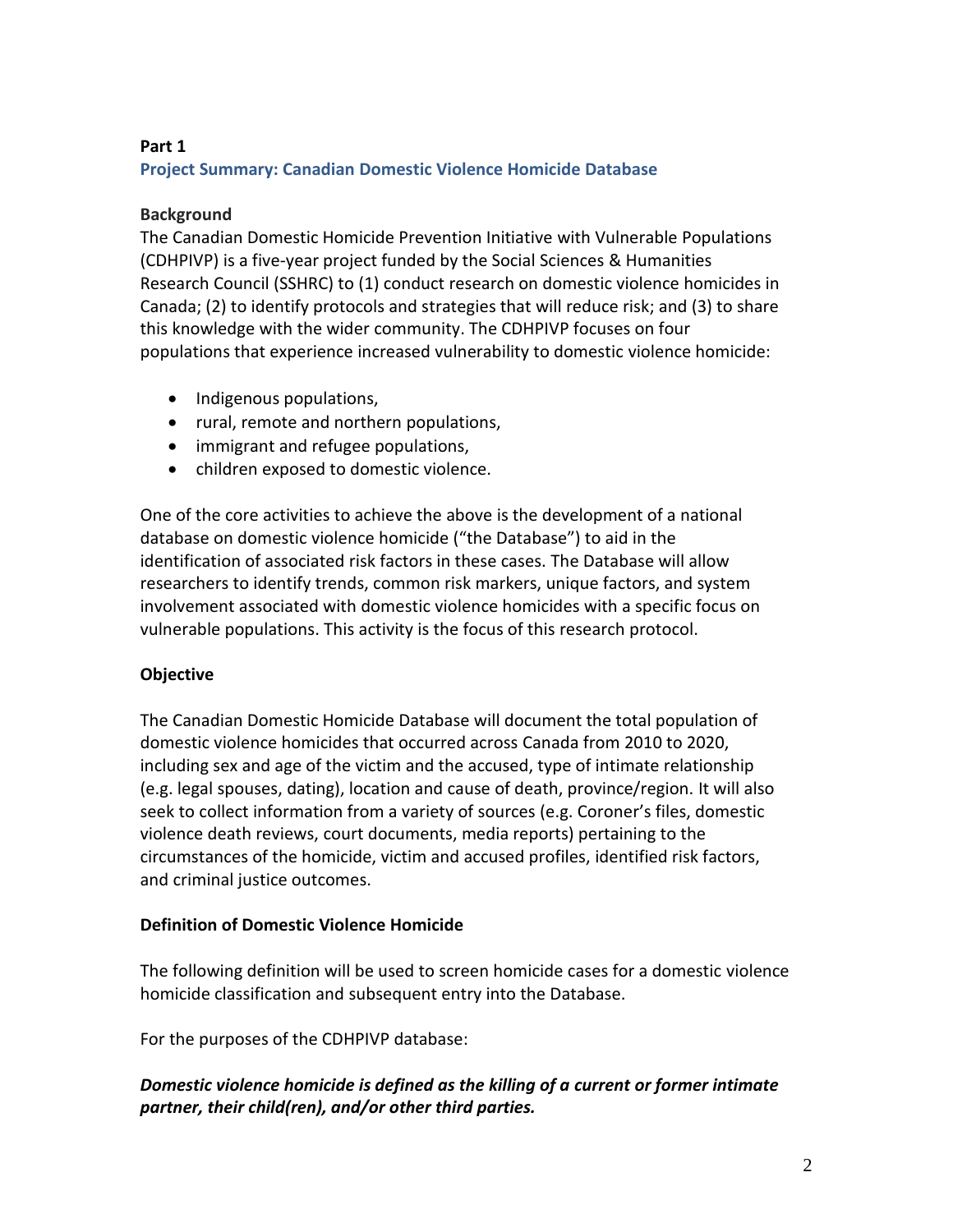- An intimate partner can include people who are in a current or former married, common-law, or dating relationship.\*
- Other third parties can include new partners, other family members, neighbours, friends, co-workers, helping professionals, bystanders, and others killed as a result of the incident.
- Domestic violence includes all forms of abuse including psychological or emotional abuse that has been documented through professionals or interviews with friends, family, and/or co-workers.

\*The term dating will be used in its broadest sense. However, we want to distinguish domestic violence from violence committed by strangers – a prior or ongoing relationship allows for meaningful risk assessment, safety planning and risk management strategies.

# **Location & Ownership**

The Database will be created and managed at the University of Guelph under the supervision of Dr. Myrna Dawson, with a copy of the Database stored at Western University under the supervision of Dr. Peter Jaffe. All data collected for the Database will be owned by and the primary responsibility of Drs. Dawson & Jaffe. Data extracts will be made accessible to all Co-Investigators of the CDHPIVP and their graduate students for research purposes as per a Memorandum of Understanding (*currently under development*).

# **Method**

Data will be collected using both short-form and long-form coding instruments within a Statistical Programming Software for the Social Sciences (SPSS) file on an encrypted laptop. The Database will be housed and managed on a secure server using SPSS.

# **Time Frame**

The Database will cover cases that occurred from 2010 to 2020 inclusive.

# **Expected Outcomes**

Data from the Database will be used by the Co-Directors, Co-Investigators, and their students to (1) document and describe the total population of domestic violence homicides in Canada from 2010-2020 and (2) conduct a variety of analyses on risk factors related to domestic violence homicides. The CDHPIVP may conduct analyses of CDHPIVP data at the request of particular jurisdictions where requested and possible.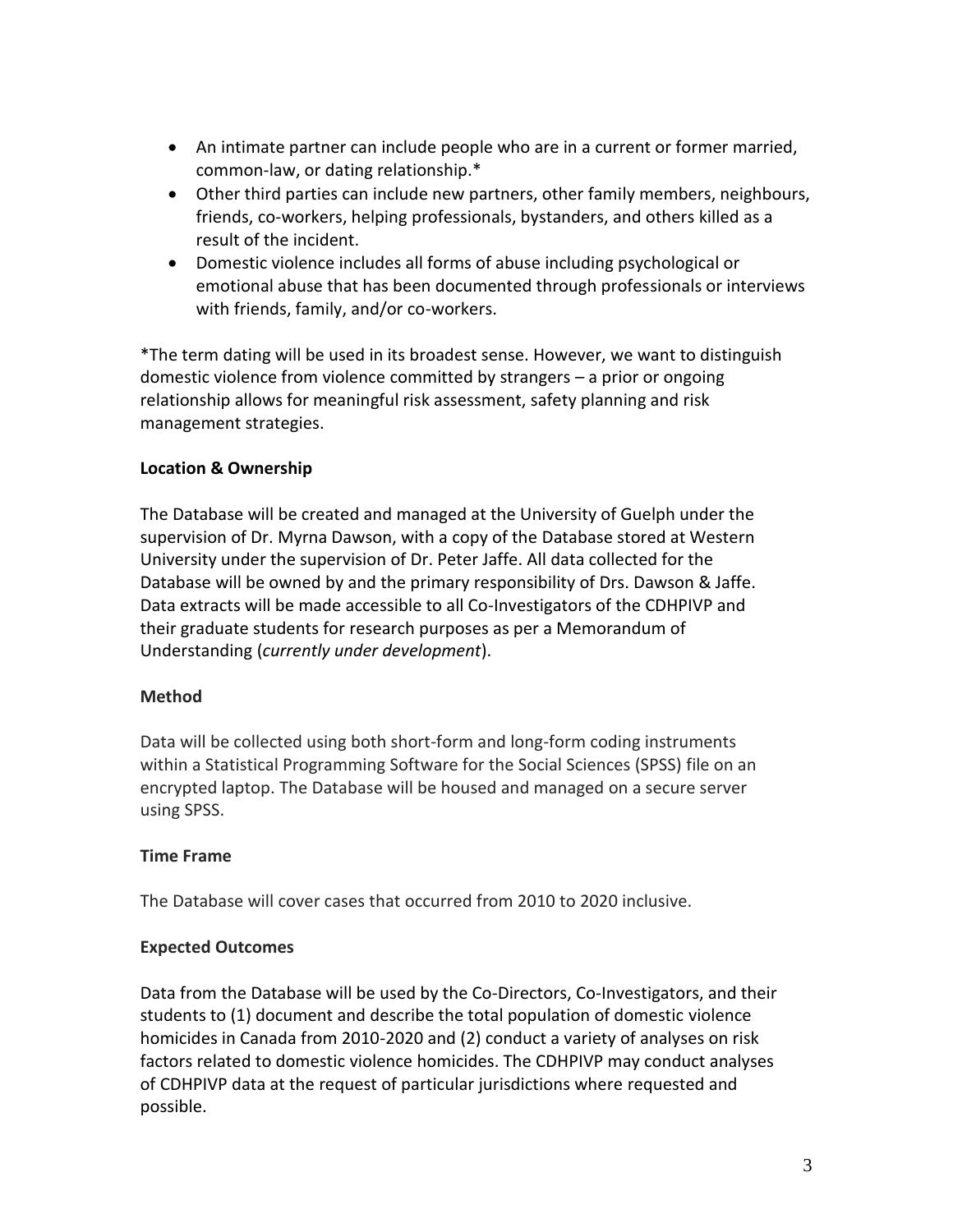### **Funding Source**

This project is funded by the Social Sciences & Humanities Research Council of Canada.

#### **Part 2 Detailed Research Protocol**

#### **Protocol Title**

Canadian Domestic Homicide Prevention Initiative with Vulnerable Populations – Database.

#### **Project Management**

This is a national, multi-university, multi-partner study. The sub-sections below detail the project management breakdown for the Database portion of the CDHPIVP.

#### *Co-Directors*

[Dr. Myrna Dawson,](http://cdhpi.ca/myrna-dawson) Director, Centre for the Study of Social and Legal Responses to Violence, University of Guelph

Responsibilities pertaining to the Database:

- Overall conduct and stewardship
- Communication with Coroner's offices and coordinating Research Agreements
- Day-to-day Management and security of primary database at University of Guelph
- Providing Western University with updated database copies as new data becomes available.
- Data collection in jurisdictions as assigned

The Database will be created and managed at the University of Guelph under the supervision of Dr. Myrna Dawson. Dr. Dawson has collected this type of data for more than 20 years. She currently maintains a homicide database spanning 40 years with more than 8,000 cases. She has another SSHRC-funded database that contains information on over 2,000 domestic violence incidents processed through a specialized domestic violence court in a small Ontario city. She is currently working with Statistics Canada confidential data in the Uniform Crime Reports and the Homicide Survey through the Research Data Centre Initiative. Finally, the current data collection instrument used by the Office of the Chief Coroner of Ontario was based on her early research.

[Dr. Peter Jaffe,](http://cdhpi.ca/peter-jaffe) Academic Director, Centre for Research & Education on Violence against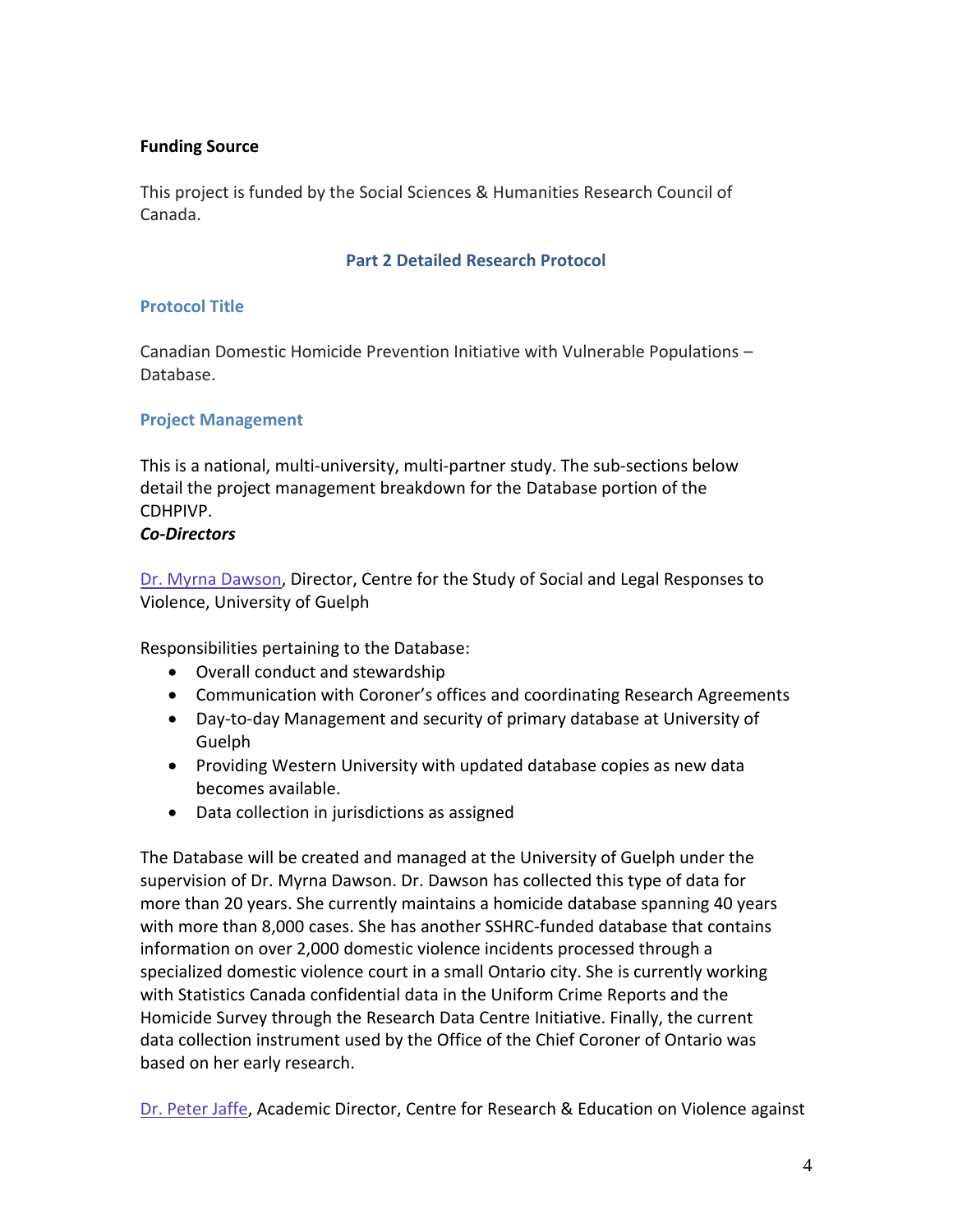Women & Children (CREVAWC), Western University

Responsibilities pertaining to the Database:

- Overall conduct and stewardship
- Communication with Coroner's offices and coordinating Research Agreements
- Responsible for day-to-day Management and security of database copy at Western University
- Data collection in jurisdictions as assigned.

# *Management Team*

[Marcie Campbell,](http://cdhpi.ca/marcie-campbell) Research Associate Centre for Research & Education on Violence against Women & Children (CREVAWC), Western University

Responsibilities pertaining to the Database:

- Collaborating with Co-Directors on database development process
- Advising and supporting Co-Directors in research assistant training, data collection, entry, storage and security, and analysis

[Dr. Jordan Fairbairn,](http://cdhpi.ca/jordan-fairbairn) Postdoctoral Fellow, Centre for Research & Education on Violence against Women & Children (CREVAWC), Western University

Responsibilities pertaining to the Database:

 Collaborating with Co-Directors on database development process, drafting research protocol, and developing Research Ethics Board Applications

[Anna-Lee Straatman,](http://cdhpi.ca/anna-lee-straatman) Project Manager, Centre for Research & Education on Violence against Women & Children (CREVAWC), Western University

Responsibilities pertaining to the Database:

- Collaborating with Co-Directors on database development process
- Management of funds and reporting requirements
- Advising and supporting Co-Directors in research assistant training, data collection, entry, storage and security, and analysis

# *Co-Investigators*

[Dr. Diane Crocker](http://cdhpi.ca/diane-crocker), Saint Mary's University

Responsible for:

- Data collection in New Brunswick, Nova Scotia, Prince Edward Island, and Newfoundland & Labrador
- Research Ethics Board application and process through Saint Mary's University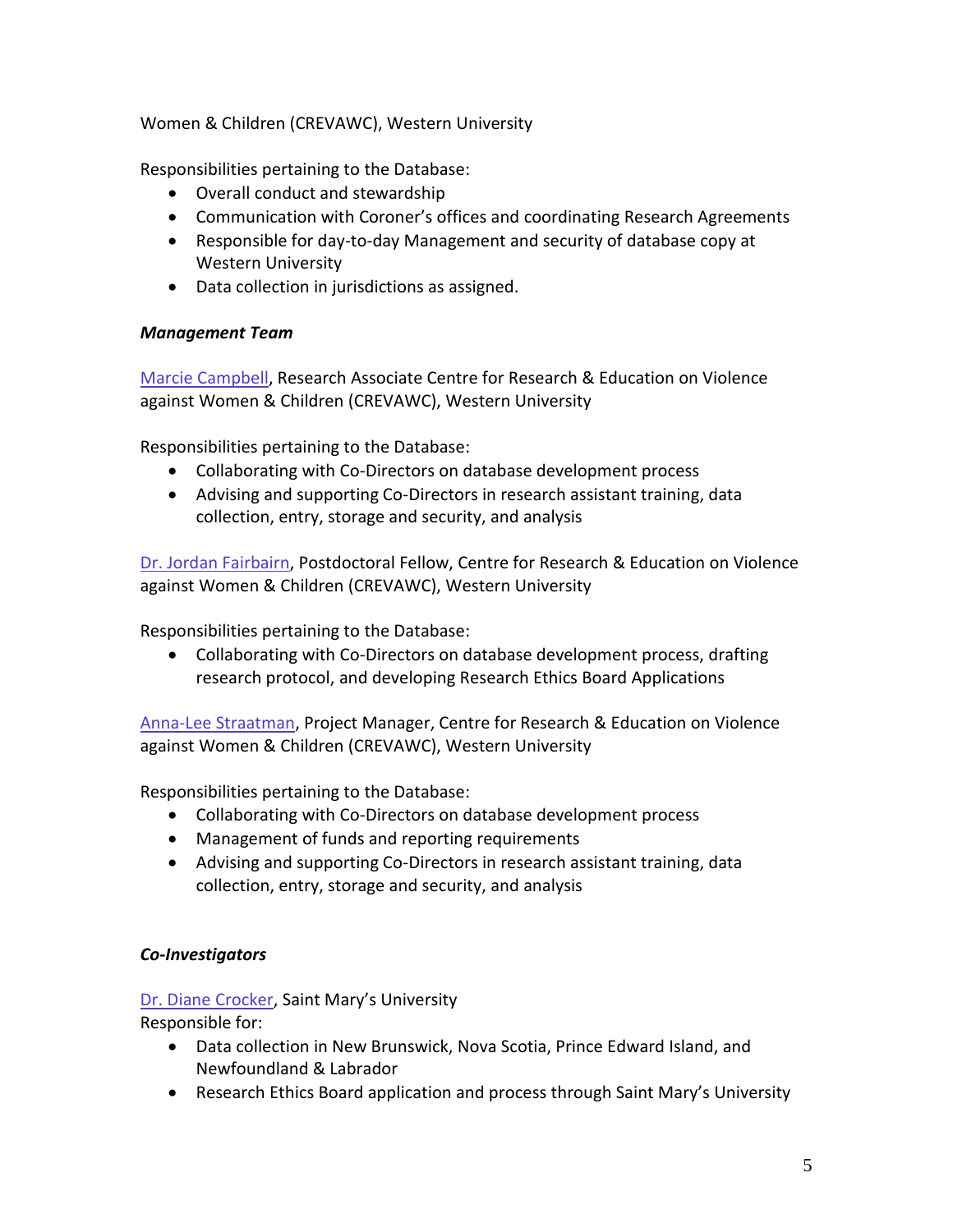Data collection in jurisdictions as assigned.

# [Dr. Myriam Dubé,](http://cdhpi.ca/myriam-dub%C3%A9) Université du Québec à Montréal

Responsible for:

- Data collection in Quebec
- Research Ethics Board application and process through Université du Québec à Montréal
- Data collection in jurisdictions as assigned.

# [Dr. Mary Hampton,](http://cdhpi.ca/mary-hampton) University of Regina

Responsible for:

- Data collection in Saskatchewan
- Research Ethics Board application and process through University of Regina
- Data collection in jurisdictions as assigned.

# [Dr. Nicole Letourneau,](http://cdhpi.ca/nicole-letourneau) University of Calgary

Responsible for:

- Data collection in Alberta
- Research Ethics Board application and process through University of Calgary
- Data collection in jurisdictions as assigned.

[Dr. Kate Rossiter,](http://cdhpi.ca/kate-rossiter) Simon Fraser University and Ending Violence Association of BC

Responsible for:

- Data collection in British Columbia
- Research Ethics Board application and process through Simon Fraser University in collaboration with Dr. Margaret Jackson
- Data collection in jurisdictions as assigned.

# [Dr. Jane Ursel,](http://cdhpi.ca/jane-ursel) University of Manitoba

Responsible for:

- Data collection in Manitoba
- Research Ethics Board application and process through University of Manitoba
- Data collection in jurisdictions as assigned.

# **Project Rationale & Background Information**

Over the past 15 years, there has been significant research identifying risk factors associated with domestic violence and homicide leading to a general consensus about the most common and relevant factors that indicate risk for lethality (Kropp, 2008). In contrast, there is a relative paucity of research on risk factors associated with domestic violence homicide for particular vulnerable populations.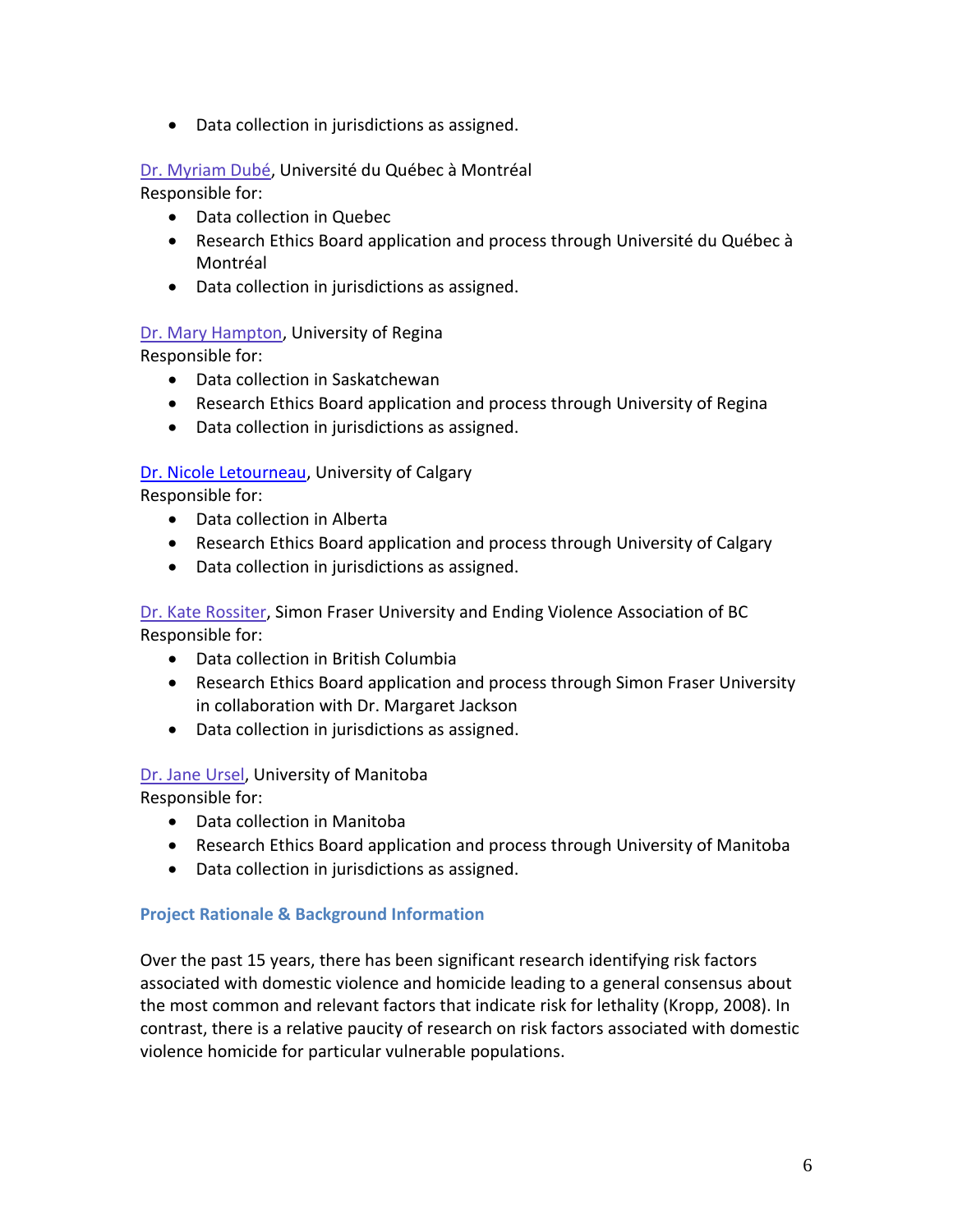The overall goal of the CDHPIVP is to enhance and inform domestic violence risk assessment, risk management and safety planning strategies to decrease the risk of lethality for some of these vulnerable populations, specifically Indigenous populations; rural, northern, and remote communities; immigrants and refugees; and children exposed to domestic violence. These groups were selected based on a review of the literature, the higher reported incidence of domestic violence within Indigenous communities, the fact that children are often overlooked in terms of impact of domestic violence and homicide, and the greater challenges for some, if not all, of these populations to access culturally-relevant resources.

Currently, there is a lack of data collected systematically regarding domestic violence homicides. Statistics Canada's Homicide Survey collects annual data on all homicides that occur across the country; however, only basic information is collected from police jurisdictions (e.g., number of homicides; gender and age of victim and perpetrator; type of relationship between the couple). More detailed and contextual information is not available through this data source nor is it available publicly. Domestic Violence Death Review Committees (DVDRCs) in some jurisdictions across the country have data on domestic violence homicide cases reviewed by the committee. Some provinces have inquests or special inquiries into domestic violence deaths. Data from these sources are much more comprehensive than data from Statistics Canada because they can include information on risk factors identified; whether children witnessed or were present during the homicide; and prior court and community agency involvement with the family. However, these data are limited and typically only shared in annual reports.

The CDHPIVP database will be a unique resource for research in domestic violence homicide prevention because it will compile detailed data from partnering Coroner and Medical Examiner offices, DVDRCs, and publicly-available court cases and media articles. It will create a national snapshot on domestic violence homicide across the country as well as provide a research avenue to examine vulnerable subpopulations that may be at greater risk but are not the focus of this study. The Database will allow researchers to identify common risk factors as well as specific risk factors associated with certain populations to inform and enhance risk management and safety planning strategies.

#### *Reference*

Kropp, P.R. (2008). Intimate partner violence risk assessment and management. *Violence and Victims*, 23(2), 202-220.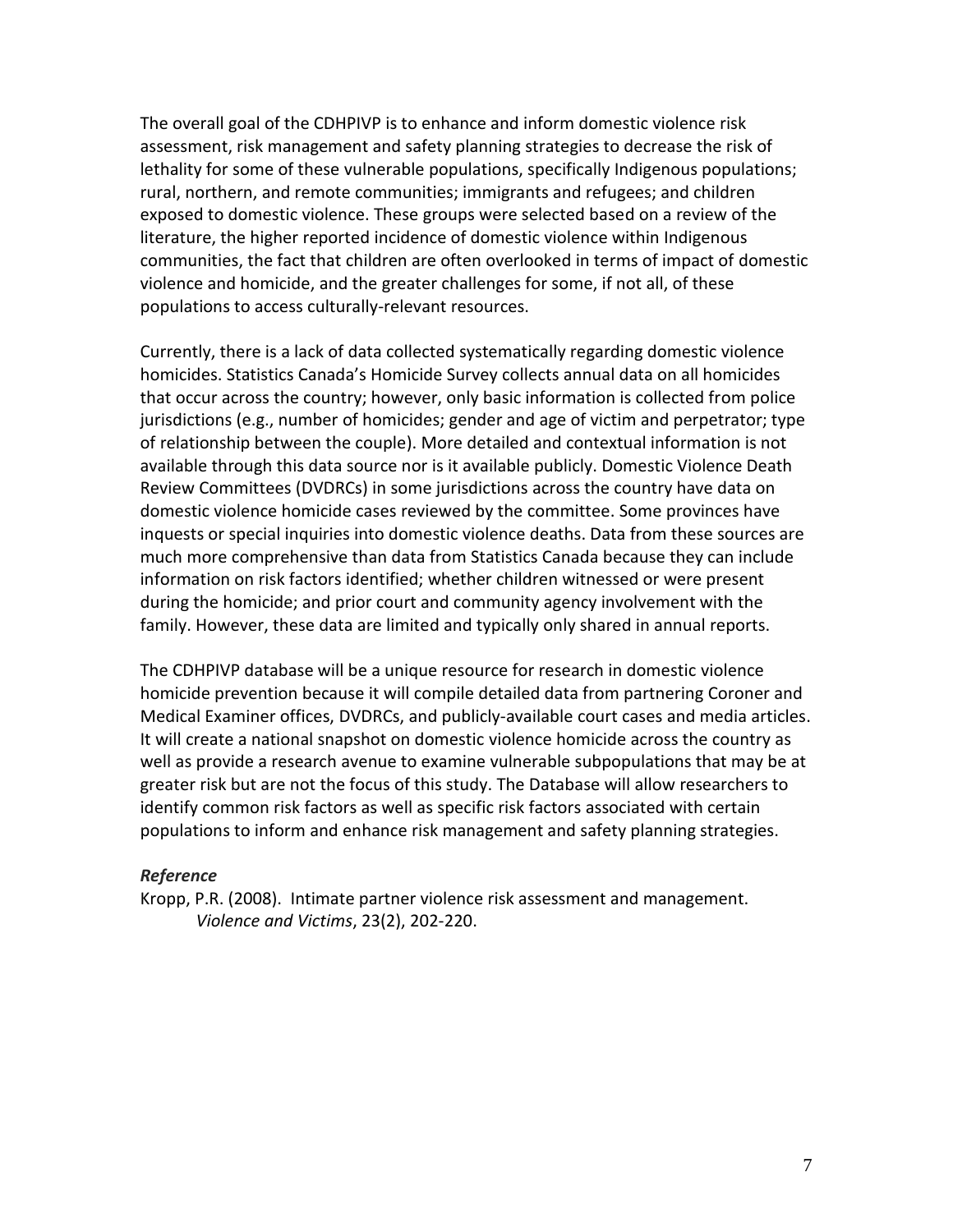#### **Study Goals and Objectives**

*1. Primary Objective of CDHPVIP: Developing a sustainable national domestic homicide database:* Starting in 2015 and continuing through 2020, the CDHPIVP will develop a national database of domestic violence homicides with retrospective data collected from coroner and medical examiner offices, court documents, and media. The database will include homicides from 2010 to 2020.

The main research question to be examined is what risk factors are unique to the four vulnerable populations being examined. This information will be used to enhance risk assessment, risk management and safety planning strategies for these groups.

#### **Research Costs**

The CDHPIVP is funded by a five-year (2015-2020) SSHRC Partnership Development Grant. The CDHPIVP will cover any research costs associated with collecting data for the database. Coroner and medical examiner offices will incur no expenses from sharing their files for data collection.

#### **Study Design**

#### **Type of Study**

- Dataset construction
- Retrospective case analysis

#### **Research Population**

 Domestic violence homicides in Canada that occurred between 2010 and 2020. Domestic violence homicides will be identified through the screening of all homicide cases for domestic violence involvement.

#### **Recruitment Process**

Our research process involves seeking the permission of Chief Coroners and Chief Medical Examiners in each province/territory to access existing homicide records. A separate research agreement will be required for each jurisdiction prior to gaining access to the records. We anticipate working with one primary representative from the Chief Coroner or Medical Examiner office in each of the 10 provinces and 3 territories. Although their participation is integral to the construction of the Database, there is no specific time commitment required. Their involvement will consist of allowing our project research assistants to access and code data from their files. Research assistants will screen these files for domestic violence homicide inclusion.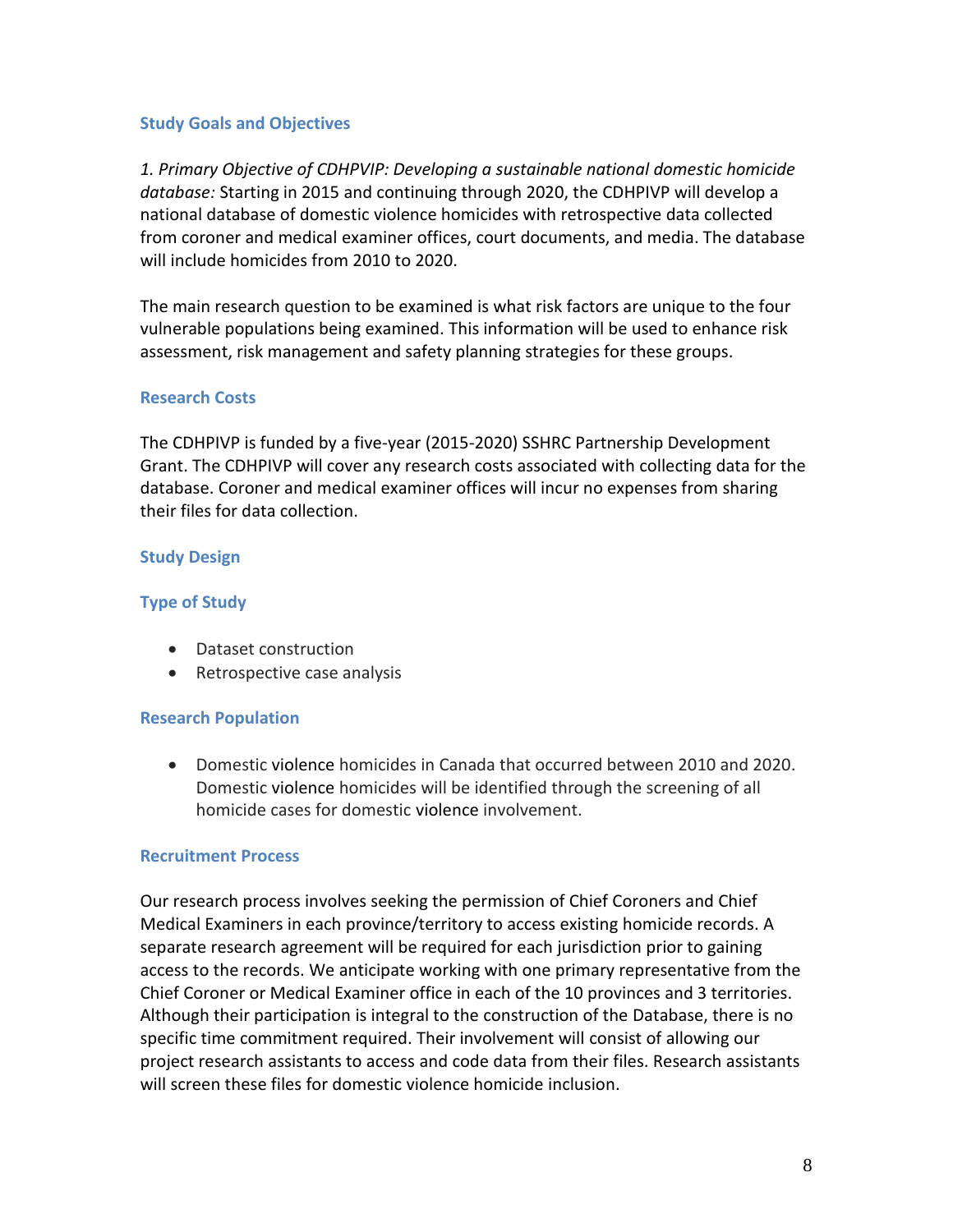It is important to note that a key part in obtaining SSHRC funding for this Partnership grant was to engage potential partners/participants/collaborators who would support the creation of the national domestic violence homicide database. Because of this, a number of Coroners and Medical Examiners were identified between 2008-2015 and their support was obtained for the grant application. The Co-Directors of this project, Dr. Dawson and Dr. Jaffe, have had longstanding research agreements with the Ontario Coroner's Office.

#### **Inclusion/Exclusion Criteria**

Each case in the Database will represent one domestic violence homicide victim (i.e. it will be a victim-based dataset). Cases that occurred in Canada between 2010 and 2020 will be included.

The following definition will be used to screen homicide cases for a domestic violence homicide classification and consequential entry into the CDHPVIP database.

For the purposes of the CDHPIVP database:

*Domestic violence homicide is defined as the killing of a current or former intimate partner, their child(ren), and/or other third parties.*

- An intimate partner can include people who are in a current or former married, common-law, or dating relationship.\*
- Other third parties can include new partners, other family members, neighbours, friends, co-workers, helping professionals, bystanders, and others killed as a result of the incident.
- Domestic violence includes all forms of abuse including psychological or emotional abuse that has been documented through professionals or interviews with friends, family, and/or co-workers.

\*The term dating will be used in its broadest sense. However, we want to distinguish domestic violence from violence committed by strangers – a prior or ongoing relationship allows for meaningful risk assessment, safety planning and risk management strategies.

#### **Expected Duration of Study**

Data will be collected from 2016 to 2020.

#### **Research Benefits**

Conducting this research will be beneficial through increased understanding of vulnerable populations and their risk of lethal violence. Such knowledge will be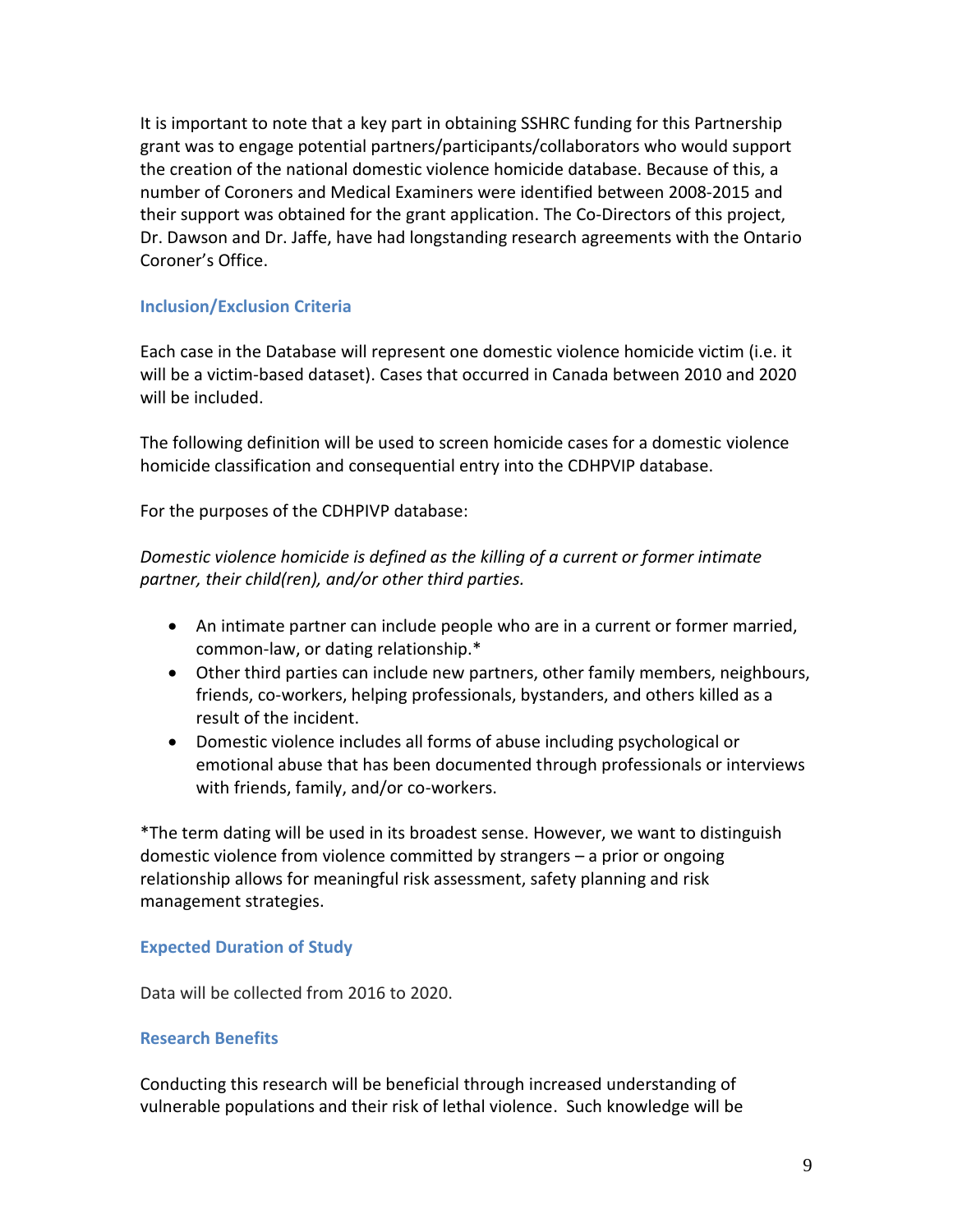invaluable towards the development of safety planning and risk management tools that are more appropriate for reducing violence and mortality among these populations in Canada.

This research will also be beneficial through the encouragement of information sharing among academics/partners/collaborators. Such collaboration shall contribute to enhancing risk assessment tools and intervention strategies so that they are sensitive to the needs of these diverse populations who may face unique barriers to accessing supports and services.

There may be a downstream benefit to Canadian Society as improved knowledge, risk assessment tools, and intervention strategies may reduce incidents of domestic violence homicide. The particular populations of focus for this research will directly benefit from this study as they will be able to use the findings to support better and more streamlined and culturally sensitive services hopefully resulting in reduced susceptibility to being vulnerable to domestic violence homicide. Fundamentally, the research is intended to save the lives of future potential victims in the targeted vulnerable populations.

# **Potential Risks**

*For Coroners/Medical Examiners*: As all participating Chief Coroner and Chief Medical Examiner offices will have institutional support before signing on to this project, there are no foreseeable risks for these individuals. The CDHPIVP will cover all financial costs associated with Coroner/Medical Examiner participation in this research.

*For victims' families and/or perpetrators and their families:* The risks are minimal for victims' and/or perpetrators' families given that much of the data to be collected is publicly available from a variety of sources and can be accessed by others as a result. However, to address the fact that some coroner and medical examiner data is not available publicly, only minimal information is being collected from these records to allow us to document the total population of domestic violence homicides for which data are to be collected. Therefore, a short-form data collection instrument is being used for this portion of the research and will collect general case information such as victim information, offender information, victimoffender relationship information, circumstances of the homicide, and criminal justice information.

Confidentiality is a key issue for this project. Based on previous experience with the institutions from which data is being requested (e.g. Office of Chief Coroners, Medical Examiners), primary concerns will be related to privacy and confidentiality and, therefore, safeguarding information about all individuals involved in the domestic violence homicide is of the upmost importance, although the majority of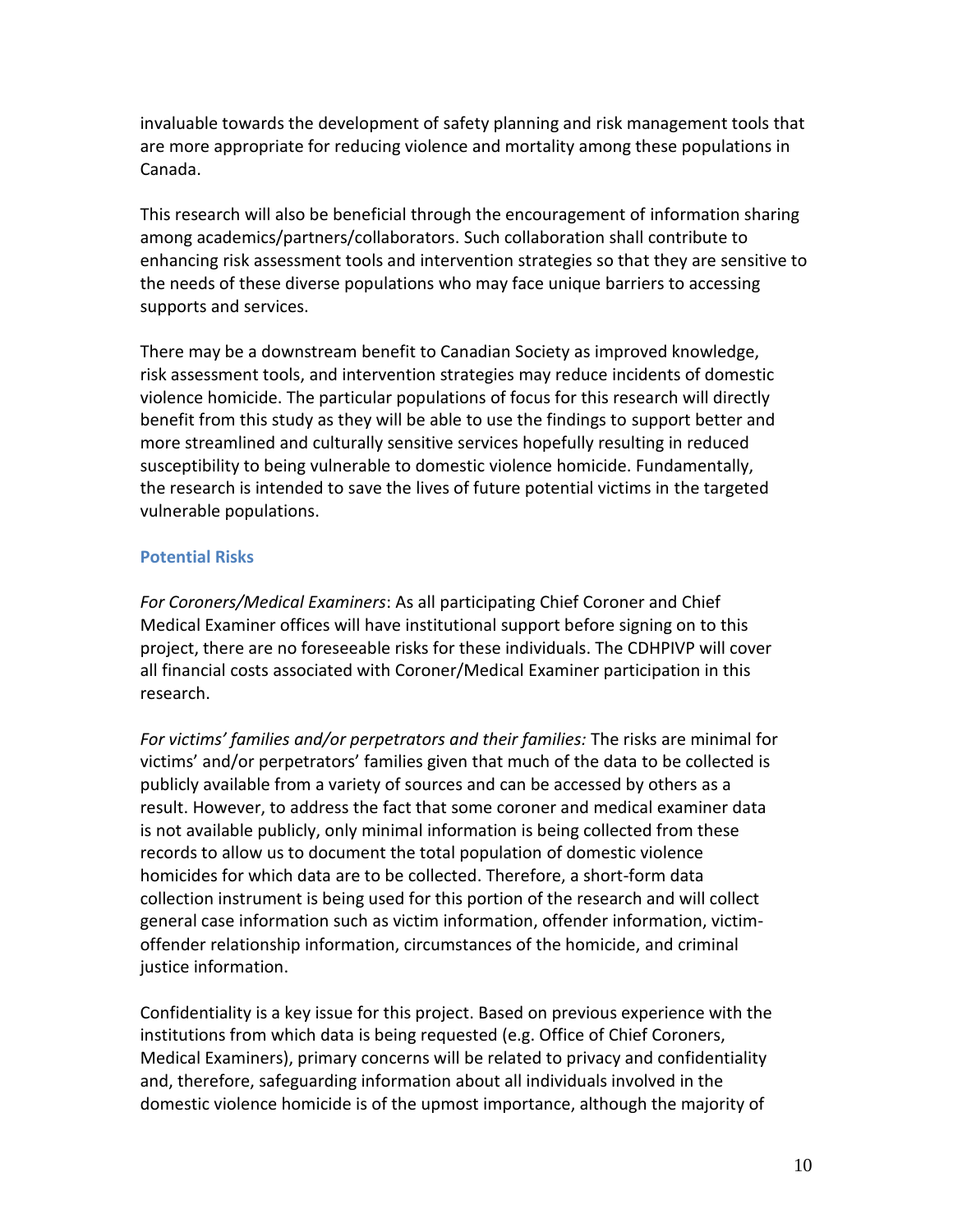cases have been subject to extensive media coverage and, thus, much of this information is available publicly. Nonetheless, we are taking significant precautions to safeguard this data, as outlined in the section on data collection, storage and security.

*For researchers on this project:* Given the nature of this data, there is potential for distress or vicarious trauma for research assistants who are reviewing and coding cases. To help mitigate the impacts of vicarious trauma on research assistants, resources and debriefing opportunities related to studying domestic violence homicide will be provided throughout the duration of this project. Additionally, a training session webinar will be held with all research assistants prior to beginning coding for the Database, and local supervisors will debrief regularly with research assistants to check in on their emotional well-being and provide any additional supports that may be needed.

#### **Research Process**

Table 1: Research Process Chart lists the various steps of the CDHPIVP Database research process with a corresponding timeline. Each is described in detail below.

| <b>RESEARCH STAGE</b>                                        | <b>TIMFLINF</b> |
|--------------------------------------------------------------|-----------------|
| Develop and pilot short-form coding form for data collection | 2016            |
| from Coroner files                                           |                 |
| Sign research agreements with Coroner/ Medical Examiner in   | $2016 - 2017$   |
| each province/territory                                      |                 |
|                                                              |                 |
| Obtain Northern research licenses                            | $2016 - 2017$   |
| Obtain Research Ethics Board approvals for each Co-          | $2016 - 2017$   |
| Investigator                                                 |                 |
| Data collection                                              | $2017 - 2020$   |
| Data entry                                                   | $2017 - 2020$   |
| Data analysis                                                | $2017 - 2020$   |

#### **Table 1: Research Process Chart**

#### **1. Research agreements with Coroners/Medical Examiners**

The Coroner and Medical Examiner's office in each jurisdiction must sign a Research Agreement before any homicide files can be turned over to the CDHPVIP for data collection. This agreement is between the Coroner/Medical Examiner Office and an institutional signing authority to sign on behalf of University of Guelph and Western University.

Research Agreements will vary slightly by jurisdiction depending on the regional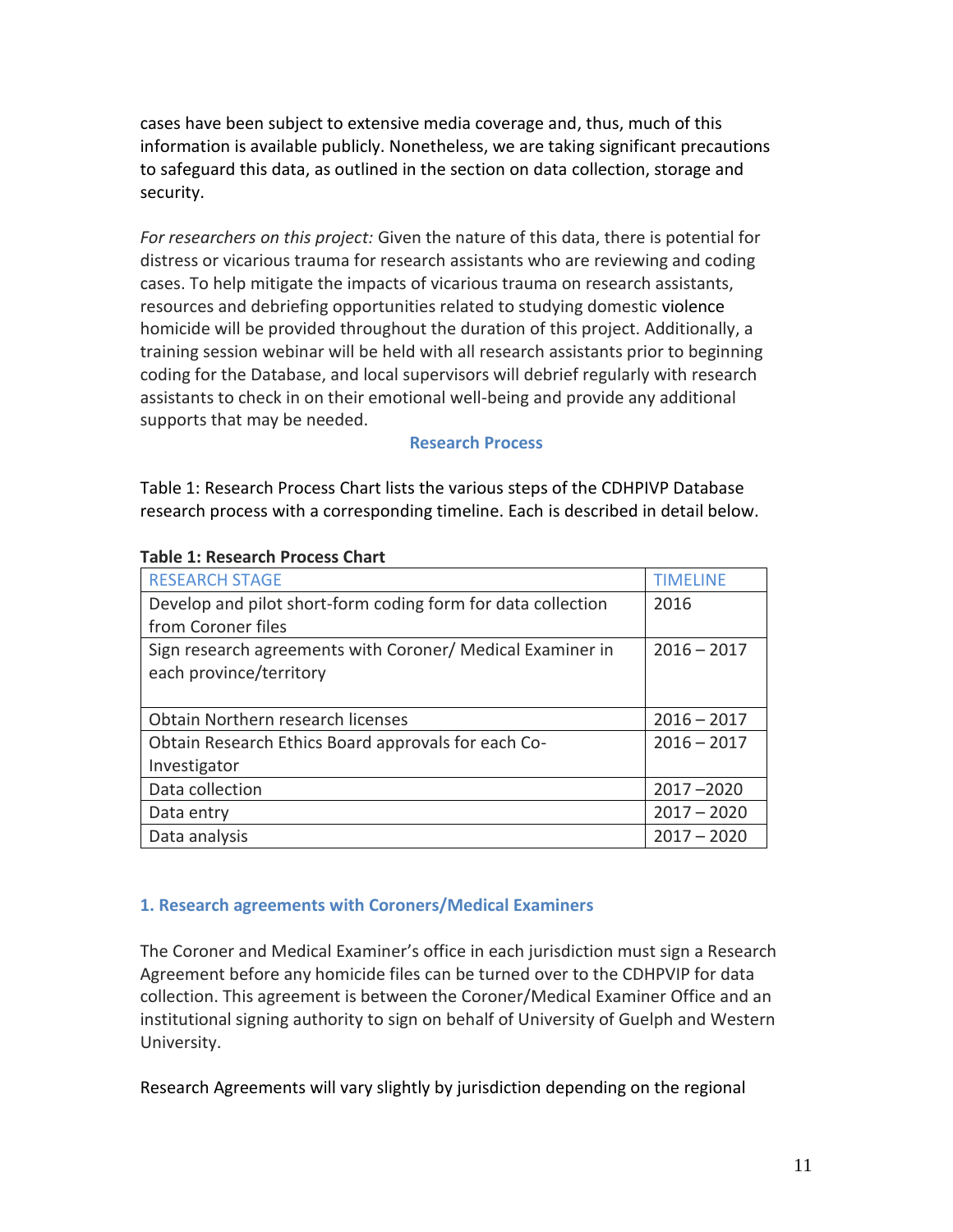Coroner/Medical Examiners data-sharing requirements.

There will be a Master file containing data with identified information accessed only by the Co-Directors and their designates. The individual(s) responsible for storing, securing, managing, distributing the information in compliance with Coroners' agreements are Dr. Myrna Dawson on behalf of University of Guelph and Dr. Peter Jaffe on behalf of Western University.

As per the Research Agreements, Co-Investigators and their research assistant(s) at participating institutions will have access to de-identified data for research purposes. Any individual accessing data from the Database will be required to sign an agreement governing research use and confidentiality.

# **2. Working with Indigenous Communities**

We will take a participatory approach to the research by engaging and consulting with our Indigenous partners and collaborators from across the country on the execution of the research and the interpretation of findings in the context of cultural norms and traditional knowledge. For jurisdictions, such as the North where there are special considerations for research with Indigenous peoples, the CDHPIVP will obtain separate research licenses for conducting research with Indigenous communities.

# **3. Short-form coding form for data collection from Coroner files**

The short form coding instrument can be found as Appendix x. This form was developed with Coroner/Medical Examiner files in mind. While the CDHPVIP will collect available information, we recognize that the Coroner/Medical Examiner files may only contain basic information, such as victim name, date of homicide, location of homicide, and cause of death. However, this information is important as it allows the CDHPIVP to establish a total population of domestic violence homicides and to supplement this foundational data with death review reports, court documents, and media articles.

# **4. Research Ethics Board approvals for each Co-Investigator**

Each Co-Investigator will obtain Research Ethics Board (REB) approval through their University to cover data collection from the jurisdiction for which they are a liaison. This REB approval must be renewed on an annual basis. Data collection from non-public data (e.g. Coroner/Medical examiner files, including police records, and unpublished death review reports) will not begin in a jurisdiction until the REB approval has been granted and Research Agreement for that jurisdiction is signed.

Waiver of consent: signed consent for data collection of national domestic violence homicide data is not possible because the primary individuals are deceased. Rather, we will have signed research agreements in place with Coroners and Medical Examiners to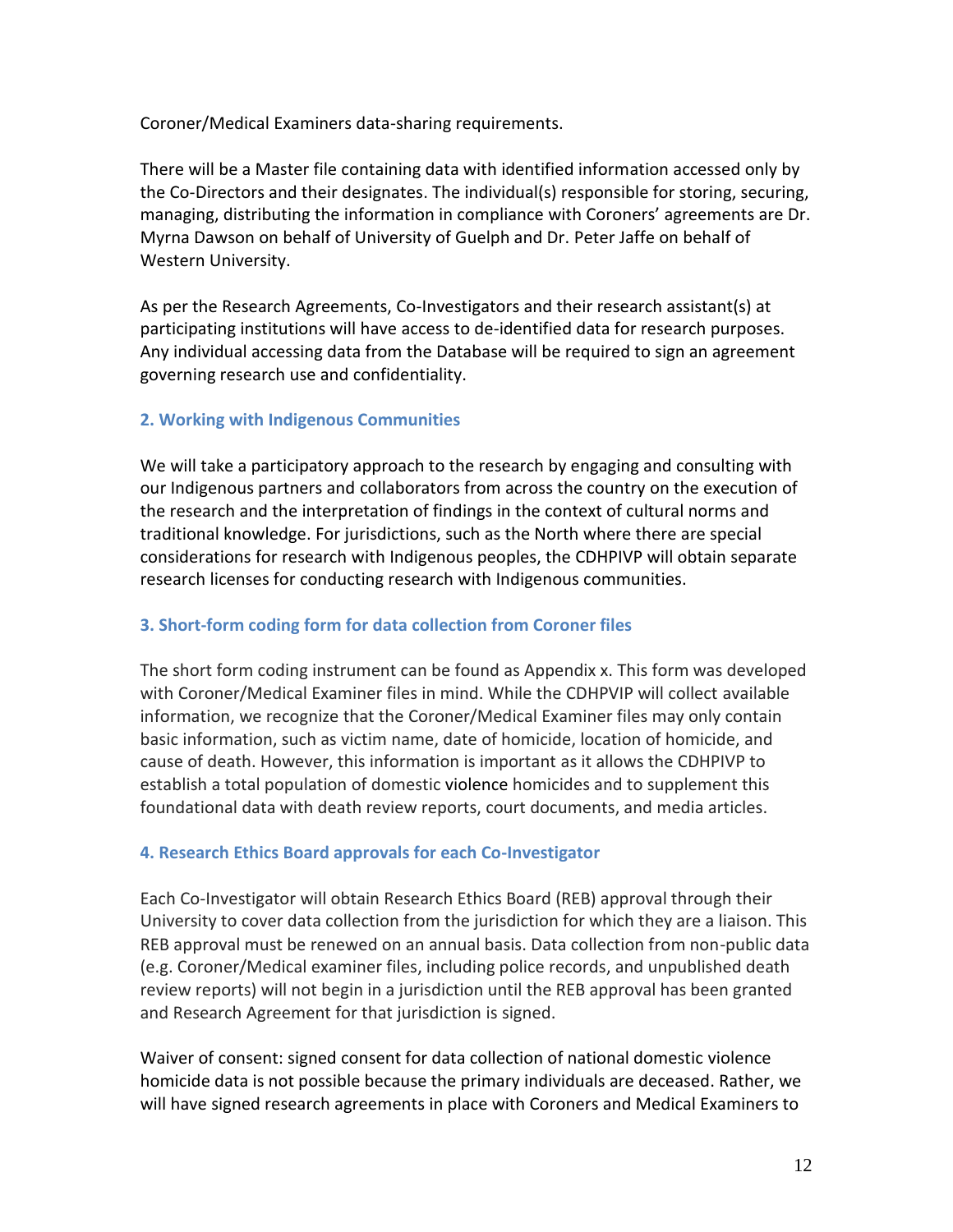access their records. This institutional consent is required since the data collected will be accessed through institutional records.

# **5. Data collection**

# *Description of data*

The data we will be working with will be the result of primary data collection which will begin with the examination and data coding from Coroner and Medical Examiner records on all homicides from which Research Assistants will select domestic violence homicides as per the definition provided in this document. This will be followed by subsequent data collection for the same cases from death reviews, court documents, police records, and media reports.

# *Collection of data from Coroner and Medical Examiner offices*

Data collection from Coroner/Medical Examiner offices will begin following (1) Research Ethics Board approval for a province or territory and (2) a signed Research Agreement in place with a province or territory's Chief Coroner or Chief Medical Examiner. Research licenses will also be in place in the Northwest Territories, Nunavut, and Yukon. All Research Assistants (RAs) and graduate students will sign a confidentiality agreement before beginning data coding both with the project as well as with the institutions from which data are being collected. RAs will also have completed the Tri-Council Policy Statement: Ethical Conduct for Research Involving Humans Course on Research Ethics (TCPS 2: CORE) prior to beginning data collection.

Each local Co-Investigator will coordinate with the Coroner's Office representative and the local RAs to determine mutually agreeable dates and times for the RA to travel to the local office. Multiple visits may be necessary, depending on the number of cases that exist, to code data files retrospectively (2010-present). Moving forward from 2017-2020, the local Co-Investigator, in consultation with the Co-Directors, will work out an arrangement with the Coroner/Medical Examiner for collecting data from case files for homicides that occurred in the later years of the project as they become available.

To participate in this research, the CDHPIVP is asking each Coroner and Medical Examiner office to generate a list of homicide victims from 2010-2015, and then annually as cases become available. Corresponding files for the cases on the list will then be made available to RAs, who will assess to see if they are domestic violence homicides as per the CDHPIVP definition (although some jurisdictions flag homicides with a domestic violence code, the CDHPIVP will review all homicides to ensure no case is missed due to varying definitions).

The Project will provide RAs with a password protected, encrypted laptop, on which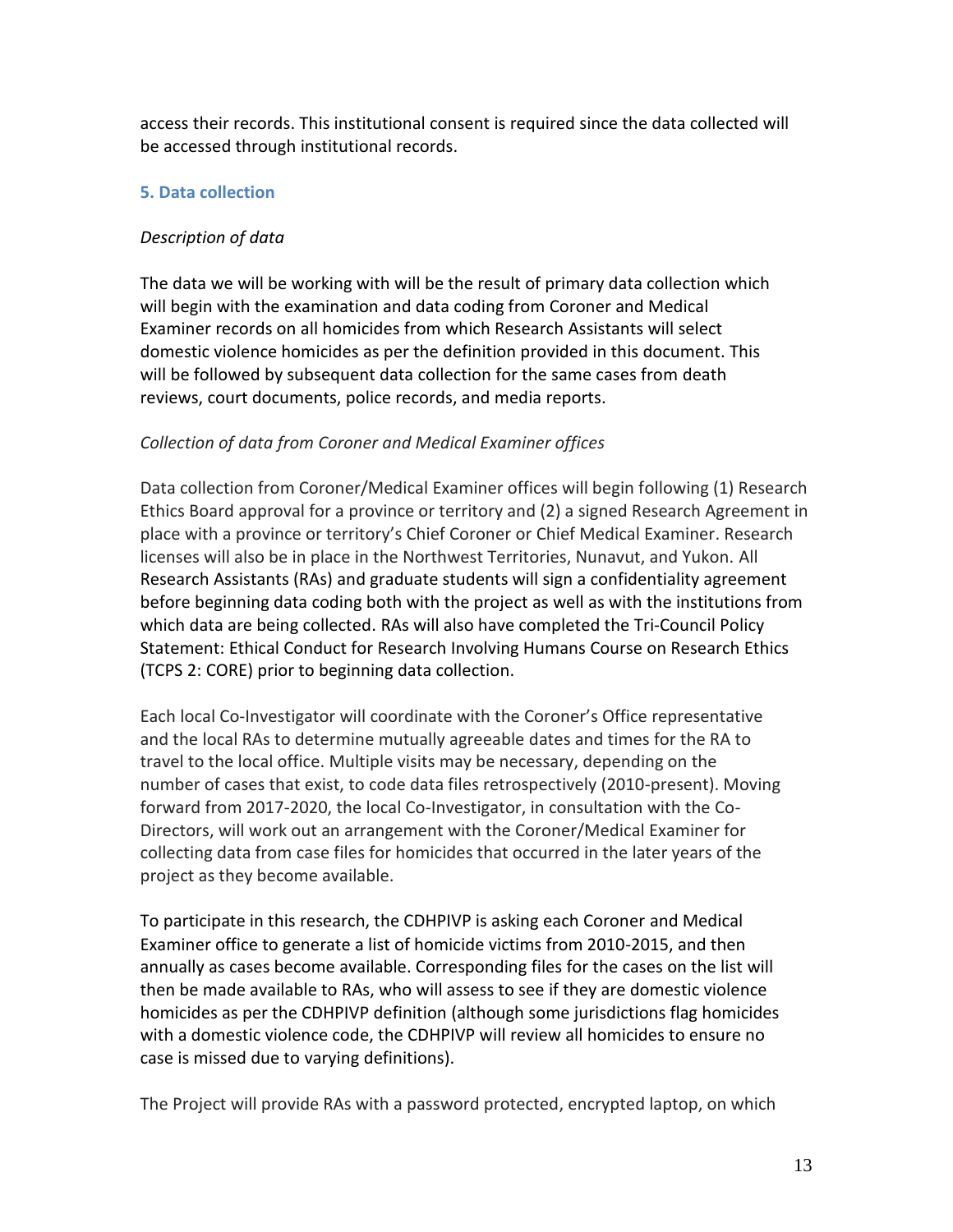the RA will complete digital coding within an SPSS file.

RAs will code available data from the hard copy files at the Coroner's office. At no time, will the actual Coroner/Medical Examiner files leave the office, and no photocopies will be made of any documents from these files.

The data that the CDHPIVP is looking to obtain from Coroner's files is included in the short coding form. However, again, we recognize that only a very small portion of this data may actually be available for collection.

# *Identifying information*

The data the CDHPIVP will be working with will be the result of primary data collection which will begin with the examination and data coding from Coroner and Medical Examiner records on domestic violence homicides (e.g. general case information, victim information, offender information, victim-offender relationship information, circumstances of the homicide, criminal justice information) which will be captured using the short data instrument (see Appendix A for detailed list of variables). Information collected from these records is private and will be contained in a completely separate database from publicly available information to help mitigate the risk of inadvertent disclosure (i.e., users of the database can clearly see which data are private).

A second database will be developed containing the same cases, but will involve data collection from court documents, media reports and other public documents which will be captured using the long data instrument (see Appendix B for Long form coding instrument).

# *Master list of names*

The electronic master list of victim names is a separate entity from the database itself. The master list contains the victim names and the unique numeric and non-sequential codes for each case, which will be kept in a secure location at both Western and Guelph that only the Co-Directors (Dr. Dawson and Dr. Jaffe) and their designates will have access to. When all the case information is complete, the appropriate sections of the master list will be electronically shredded.

To ensure that RAs do not record any victim names on their coding sheets, the following process will be in place for creating the master list of names:

(1) The Coroner/Medical Examiner will generate a list of victim names containing the corresponding unique institutional file code used within their office to identify individual files. This list will then be sent directly to Dr. Myrna Dawson and Dr. Peter Jaffe via a secure messaging server.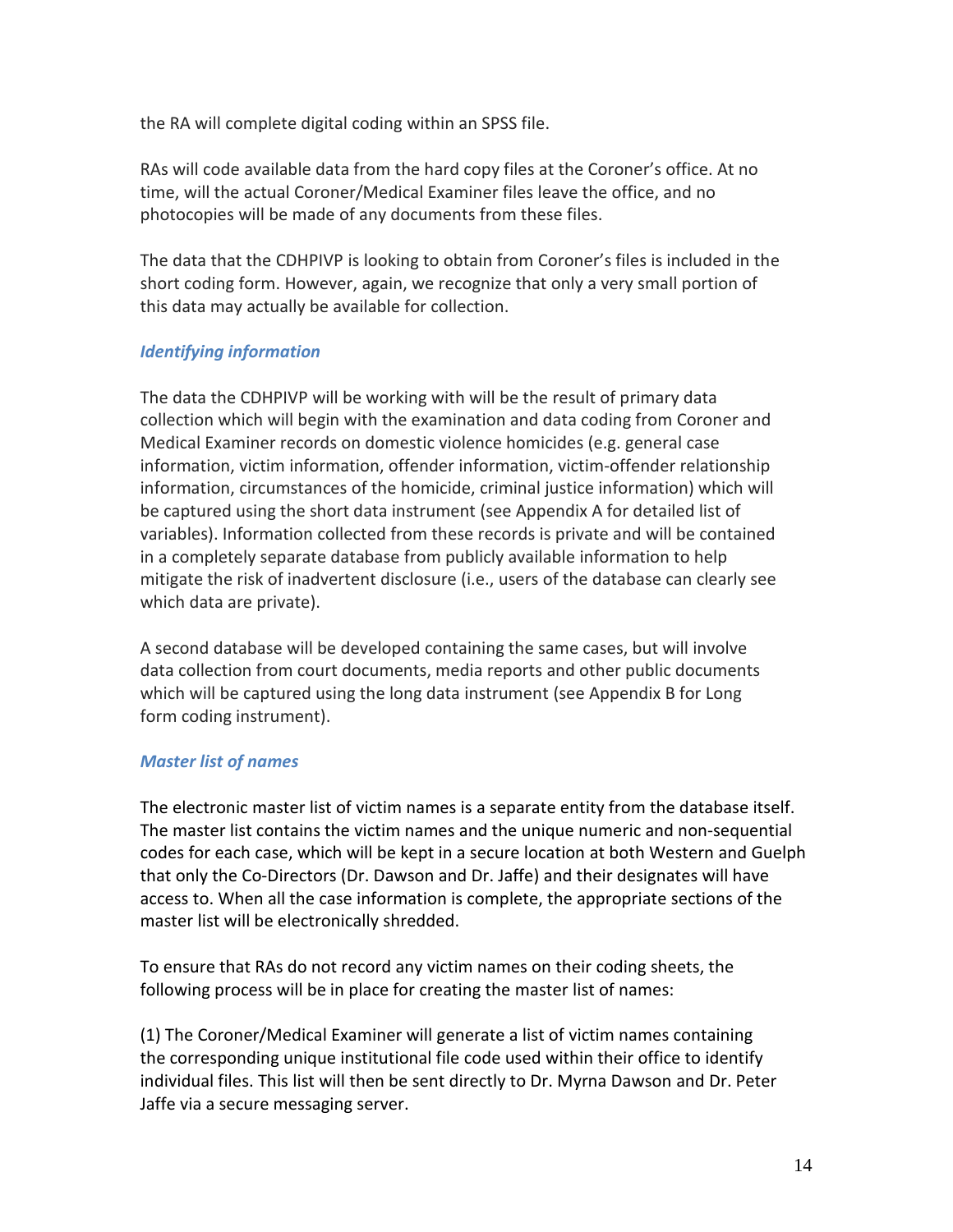This list will exist only for the purposes of (1) updating cases in the Database as future information (e.g. sentencing of offender) becomes available or known, and/or (2) supplementing data collected from Coroner's/Medical Examiner files with publicly available information collected from sources such as court documents and media reports.

(2) The Coroner/Medical Examiner will then print a list containing only their unique institutional file code for each homicide file. The RA will use this list to retrieve the appropriate files from the Coroner/Medical Examiner office for coding.

(3) When coding files, the RA will not record victim name, but instead will record only the corresponding code provided by the Coroner/Medical Examiner. Thus, should there be a need to look up the case by name, this will be done by Dr. Dawson or Dr. Jaffe. The RA will also give each case a numeric non-sequential code generated by the CDHPIVP. It should be noted that only the CDHPIVP code will be used in the database to ensure that the data is de-identified and again, only the Co-Directors, Drs. Dawson and Jaffe, and their designates, will have access to the Master list with identifying information.

The Master list will be encrypted and stored on an encrypted and password protected computer in a secure room at the two centres where the project leaders are located: The Centre for the Study of Social and Legal Responses to Violence, University of Guelph and the Centre for Research & Education on Violence Against Women & Children, Western University. The Master list will be located on a secure server on a host computer at each Centre. Only the Principal Investigators (Dr. Dawson and Dr. Jaffe) and their designates will have access to the Master list.

# **6. Data entry**

Data entry from coded material will occur under the supervision of Dr. Myrna Dawson in a locked office dedicated to this project at the Centre for the Study of Social and Legal Responses to Violence (CSSLRV) at the University of Guelph. Access to the office will be restricted to Dr. Dawson and RAs that have been hired to work with her on this project.

# **7. Data analysis**

Various types of analysis will occur including descriptive, bivariate, and multivariate analysis that will focus on aggregate trends and patterns only so as not to identify individuals in small jurisdictions. Additionally, case narratives may be used for qualitative research. In these cases, all potential identifying information will be removed to ensure the case will not be identifiable.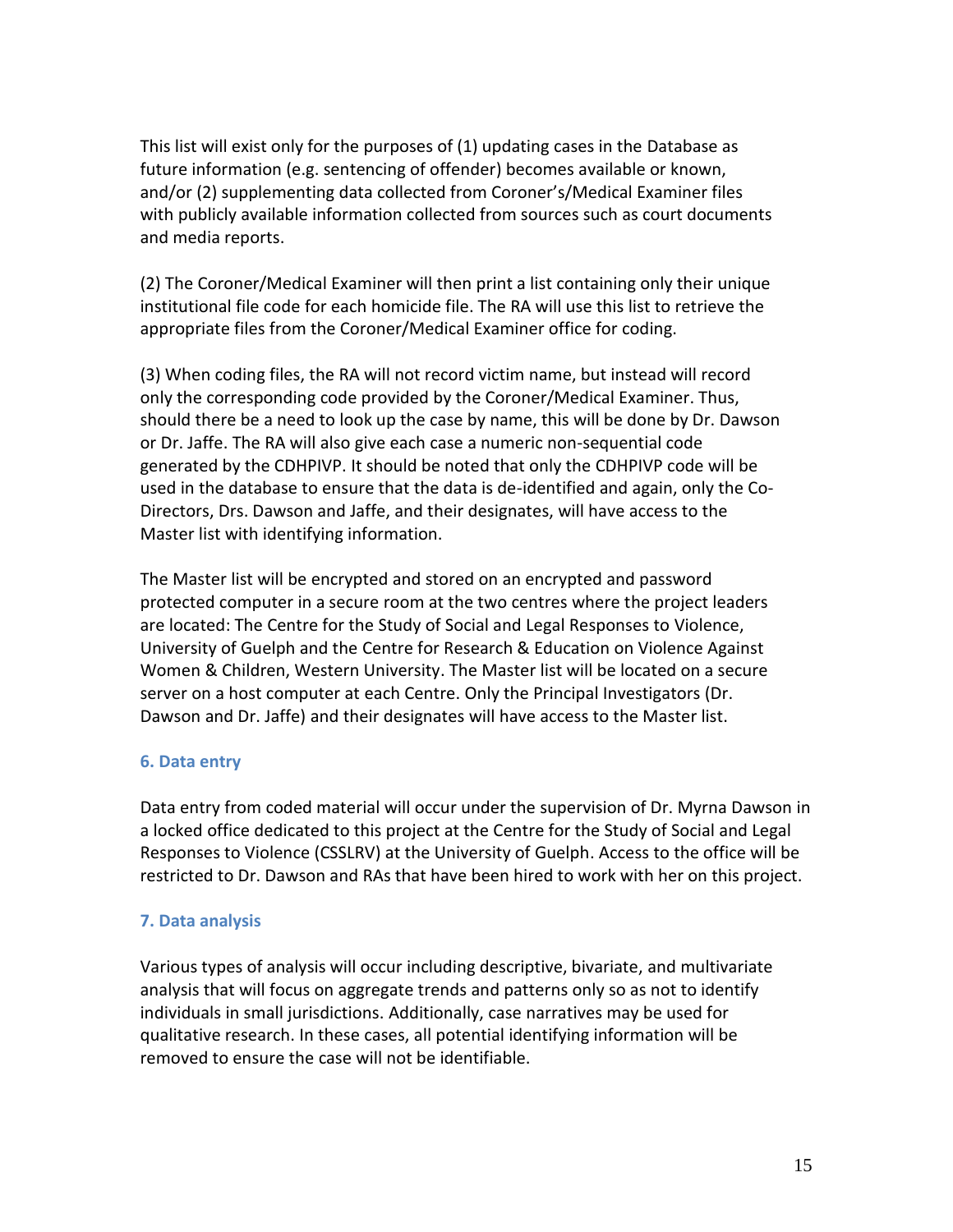#### **Data Security and Storage**

#### **Data Security**

Data security policies are being developed according to University of Guelph's Guidelines for Categorization and Security of Research Data and Information: [https://www.uoguelph.ca/ccs/infosec/rdc.](https://www.uoguelph.ca/ccs/infosec/rdc)

Annual security audits will be conducted at both University of Guelph and Western University.

The data being collected falls under the information category "confidential/sensitive" which is defined as:

- Information is protected by government legislation (e.g. FIPPA, PIPEDA, PHIPA, Controlled Goods Regulations, etc.)
- Information is not otherwise protected by legislation but is protected by contractual agreements or as part of participant's consent agreement
- Information is only available to authorized persons
- Unauthorized disclosure could result in a significant level of risk to an individual, sponsors of research, the University or affiliates and cause serious financial impact or damage to reputation of the University, affiliates or sponsors of research.

The level of risk relative to the probability and magnitude of harm should the data be lost, stolen or accessed by unauthorized parties is substantial and therefore is considered 'high risk' making the information security level at Level III, the highest information security level.

To address this high level of security required, the CDHPIVP will follow the guidelines outlined in the University of Guelph's Guidelines for Categorization and Security of Research Data and Information.

#### **Short term data storage & management**

Data will be housed and managed at the University of Guelph, and a copy of the database will be stored at Western University. At Guelph, it will be stored at the Centre for the Study of Social and Legal Responses to Violence (CSSLRV). Data at Western University will be stored at the Centre for Research & Education on Violence Against Women & Children in the Faculty of Education. At both Centres, data will be stored in a locked office, and computer screens will be locked when the research team member is not in the locked office. Any data sent electronically will be encrypted. The computer is encrypted and requires two layers of passwords to access. Data will be transferred electronically using a secure messaging system that is used by one of the largest Office of Chief Coroner jurisdictions to transfer their own data.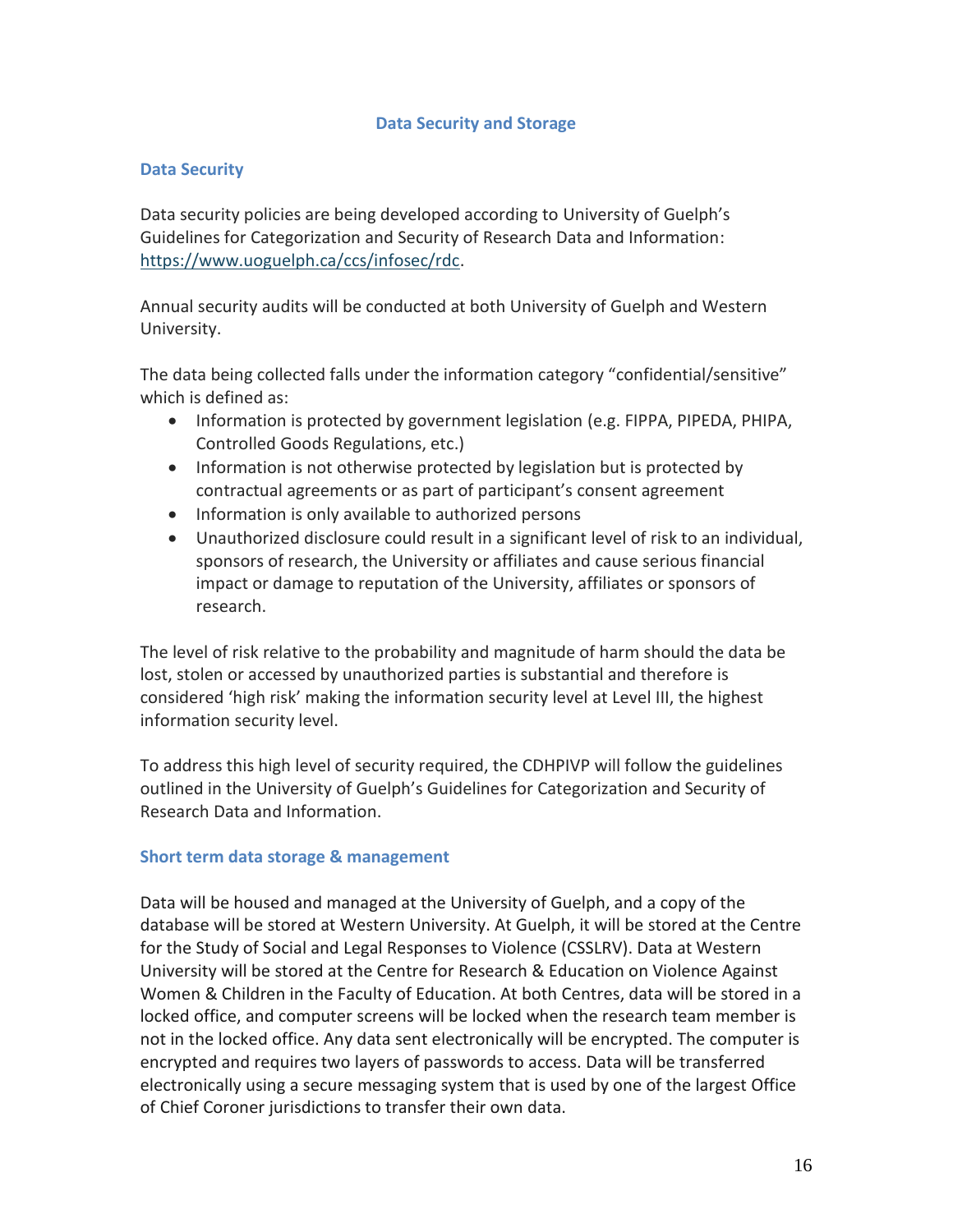Data management will be performed in accordance with the requirements of the *Tri-Council Policy Statement: Ethical Conduct for Research Involving Humans – 2nd edition*. This statement provides guidance on data management aspects of research involving humans, such as consent, privacy and confidentiality, indigenous people's rights, secondary use of data and data linkage. All project team members working with CDHPIVP Database data have completed the TCPS-2 Core Certificate.

#### Data transfer

Data will be transferred electronically using a secure messaging system that is used by one of the largest Coroner jurisdictions to transfer their own data. Data-transfer procedures will be written into agreements (or as an addendum to existing agreements), which will outline confidentiality standards to be adhered to including the requirement that all electronic records containing identifiers be sent using a secure messaging server. No data will be transferred by fax.

#### Database access

Data obtained from Coroner/Medical Examiner files and unpublished death review documents are considered private or non-public. Data obtained from court documents and media coverage are considered public.

The Database will not be used for commercialization purposes nor will it be made available to the public or any third party.

#### **Long Term Data Retention & Stewardship**

The Project involves two co-Principal Investigators, Dr. Peter Jaffe at The University of Western Ontario and Dr. Myrna Dawson at the University of Guelph. Each of the co-Principal Investigators will maintain and be the data custodian of a database containing information about the Project. Data collected for the Database will remain in possession of the research team for an indefinite period given that effort to achieve sustainability of the data collection is a goal of this project. Dr. Myrna Dawson will be charged with stewardship of the identifiable information along with designated RAs who are working with her on this project. In the event of the death, incapacitation, resignation or termination of one of the co-Principal Investigators of the Project (the "Transferor"), the database developed by and in the custody and control of the Transferor as part of the Project shall be assigned and transferred to the other co-Principal Investigator.

According to SSHRC guidelines, all research data collected with the use of SSHRC funds must be preserved and made available for use by others within a reasonable period of time which is considered to be within two years of the completion of the research project for which the data was collected [\(http://www.sshrc-](http://www.sshrc-crsh.gc.ca/about-au_sujet/policies-politiques/statements-enonces/edata-donnees_electroniques-eng.aspx)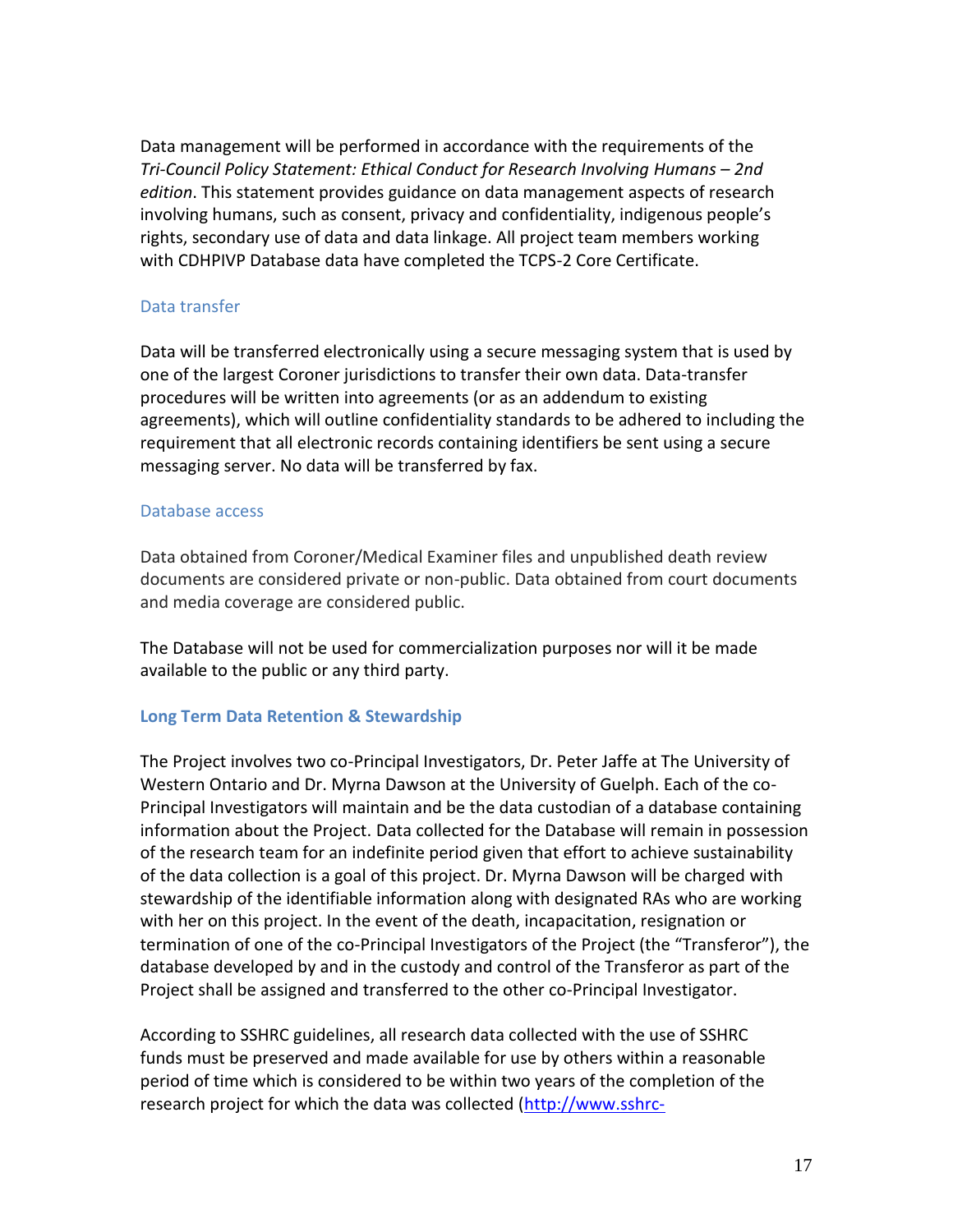#### [crsh.gc.ca/about-au\\_sujet/policies-politiques/statements-enonces/edata-](http://www.sshrc-crsh.gc.ca/about-au_sujet/policies-politiques/statements-enonces/edata-donnees_electroniques-eng.aspx)

donnees electroniques-eng.aspx). Therefore, the Database will continue to be stored and managed at the Centre for the Study of Social and Legal Responses to Violence at the University of Guelph for at least two years post-completion of the project with a backup stored at the Centre for Research and Education on Violence Against Women and Children at Western University.

The Database can be used for analysis long term. It is necessary for the Principal Investigators (Dawson and Jaffe) to retain personal identifiers including the Master list after the data collection is complete for the purpose of being able to refer to the list to ensure accuracy and consistency in updating information obtained from public sources relating to the case. In addition, a case identified as a homicide by the coroner/medical examiner may be subsequently identified as an accidental death and the coding would need to be revised accordingly. However, when all the case information is complete for individual cases, the appropriate sections of the master list will be electronically shredded.

The master list will be stored on an encrypted and password protected computer in a secure room at the Centre for the Study of Social and Legal Responses to Violence, University of Guelph. Only the Principal Investigators (Dr. Dawson and Dr. Jaffe) and their designates will have access to the master list. RAs will be required to electronically shred all coded data from their designated project laptops once this information has been securely transferred and received.

Future long-term use of the data will be ensured by placing the data into the *Repository*, ensuring that best practices in digital preservation will safeguard the Database. Support around ongoing maintenance, management, and destruction (if needed) of the database will be provided within the infrastructure of Western University and the University of Guelph and policies and protocols will be outlined by each institutions Information Technology Services (ITS) department.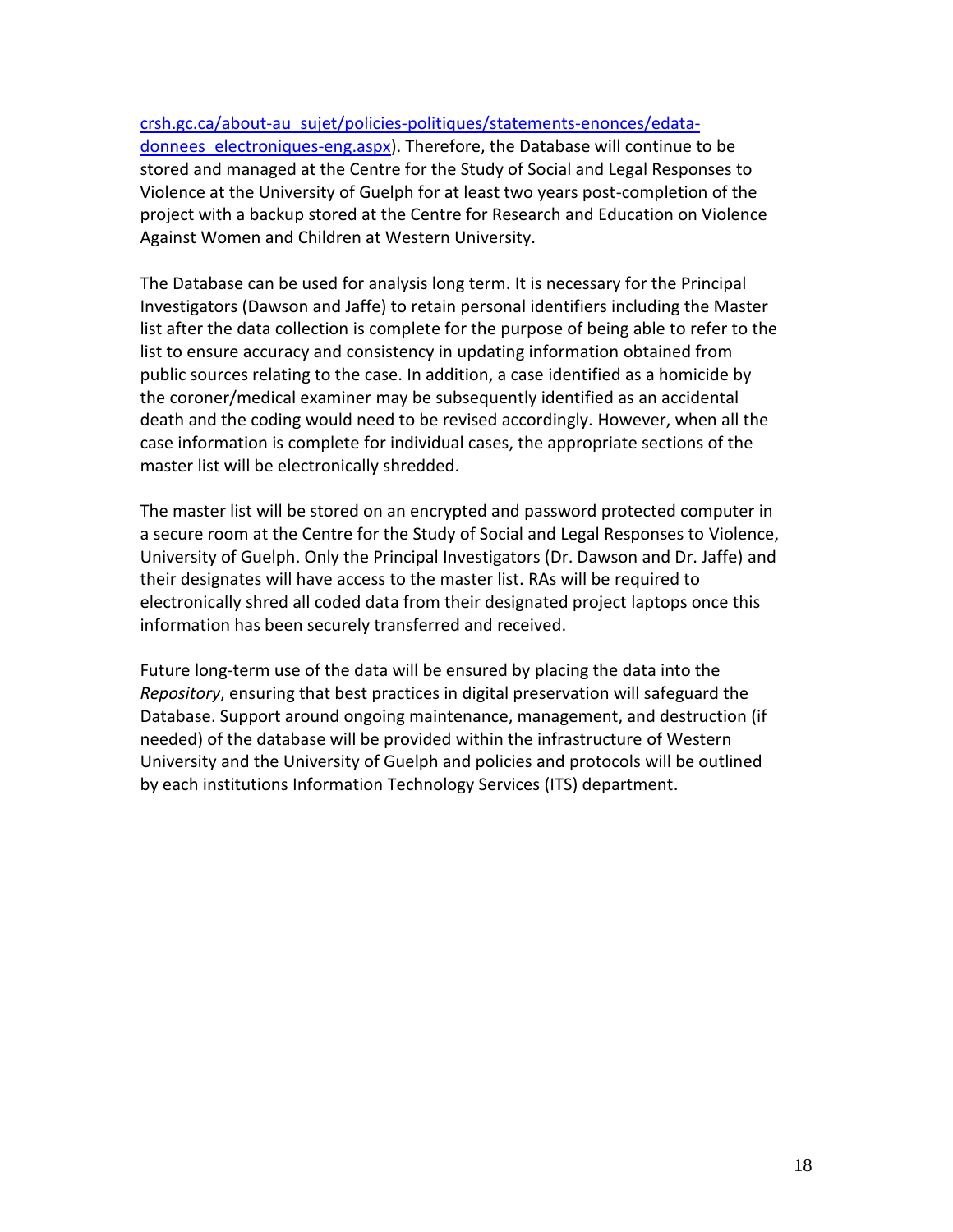# **Appendix A**

## **Canadian Domestic Homicide Prevention Initiative with Vulnerable Populations SHORT FORM CODING INSTRUMENT**

| $\label{eq:subMDATE} \hbox{HOMDATE} \underline{\hspace{2cm}} \underline{\hspace{2cm}} \underline{\hspace{2cm}} \underline{\hspace{2cm}} \underline{\hspace{2cm}} \underline{\hspace{2cm}} \underline{\hspace{2cm}} \underline{\hspace{2cm}} \underline{\hspace{2cm}} \underline{\hspace{2cm}} \underline{\hspace{2cm}} \underline{\hspace{2cm}} \underline{\hspace{2cm}} \underline{\hspace{2cm}} \underline{\hspace{2cm}} \underline{\hspace{2cm}} \underline{\hspace{2cm}} \underline{\hspace{2cm}} \underline{\hspace{2cm}} \underline{\hspace{2cm}} \underline{\hspace{2cm}} \underline{\hspace{2cm}} \underline{\$ |  |  |
|-------------------------------------------------------------------------------------------------------------------------------------------------------------------------------------------------------------------------------------------------------------------------------------------------------------------------------------------------------------------------------------------------------------------------------------------------------------------------------------------------------------------------------------------------------------------------------------------------------------------------|--|--|
|                                                                                                                                                                                                                                                                                                                                                                                                                                                                                                                                                                                                                         |  |  |
|                                                                                                                                                                                                                                                                                                                                                                                                                                                                                                                                                                                                                         |  |  |
| REPORT_____________________________OTRVREPORT___________________________________                                                                                                                                                                                                                                                                                                                                                                                                                                                                                                                                        |  |  |
|                                                                                                                                                                                                                                                                                                                                                                                                                                                                                                                                                                                                                         |  |  |
|                                                                                                                                                                                                                                                                                                                                                                                                                                                                                                                                                                                                                         |  |  |
| VICTIM INFORMATION:                                                                                                                                                                                                                                                                                                                                                                                                                                                                                                                                                                                                     |  |  |
| VSEX _______ VDOB___________ VAGE ______ VPREG _____ VHUB______________                                                                                                                                                                                                                                                                                                                                                                                                                                                                                                                                                 |  |  |
| <b>OFFENDER INFORMATION:</b>                                                                                                                                                                                                                                                                                                                                                                                                                                                                                                                                                                                            |  |  |
| OSEX _______ ODOB _________ OAGE _______ OSUICIDE _______ OHUB ________                                                                                                                                                                                                                                                                                                                                                                                                                                                                                                                                                 |  |  |
| <b>VICTIM-OFFENDER RELATIONSHIP:</b>                                                                                                                                                                                                                                                                                                                                                                                                                                                                                                                                                                                    |  |  |
|                                                                                                                                                                                                                                                                                                                                                                                                                                                                                                                                                                                                                         |  |  |
|                                                                                                                                                                                                                                                                                                                                                                                                                                                                                                                                                                                                                         |  |  |
| RELGTH ________________________________TIMESEP _________________________________                                                                                                                                                                                                                                                                                                                                                                                                                                                                                                                                        |  |  |
| <b>CIRCUMSTANCES OF KILLING:</b>                                                                                                                                                                                                                                                                                                                                                                                                                                                                                                                                                                                        |  |  |
|                                                                                                                                                                                                                                                                                                                                                                                                                                                                                                                                                                                                                         |  |  |
| ATWORK ______DWELLING ________ NUMVICT __________ NUMOFFS_________                                                                                                                                                                                                                                                                                                                                                                                                                                                                                                                                                      |  |  |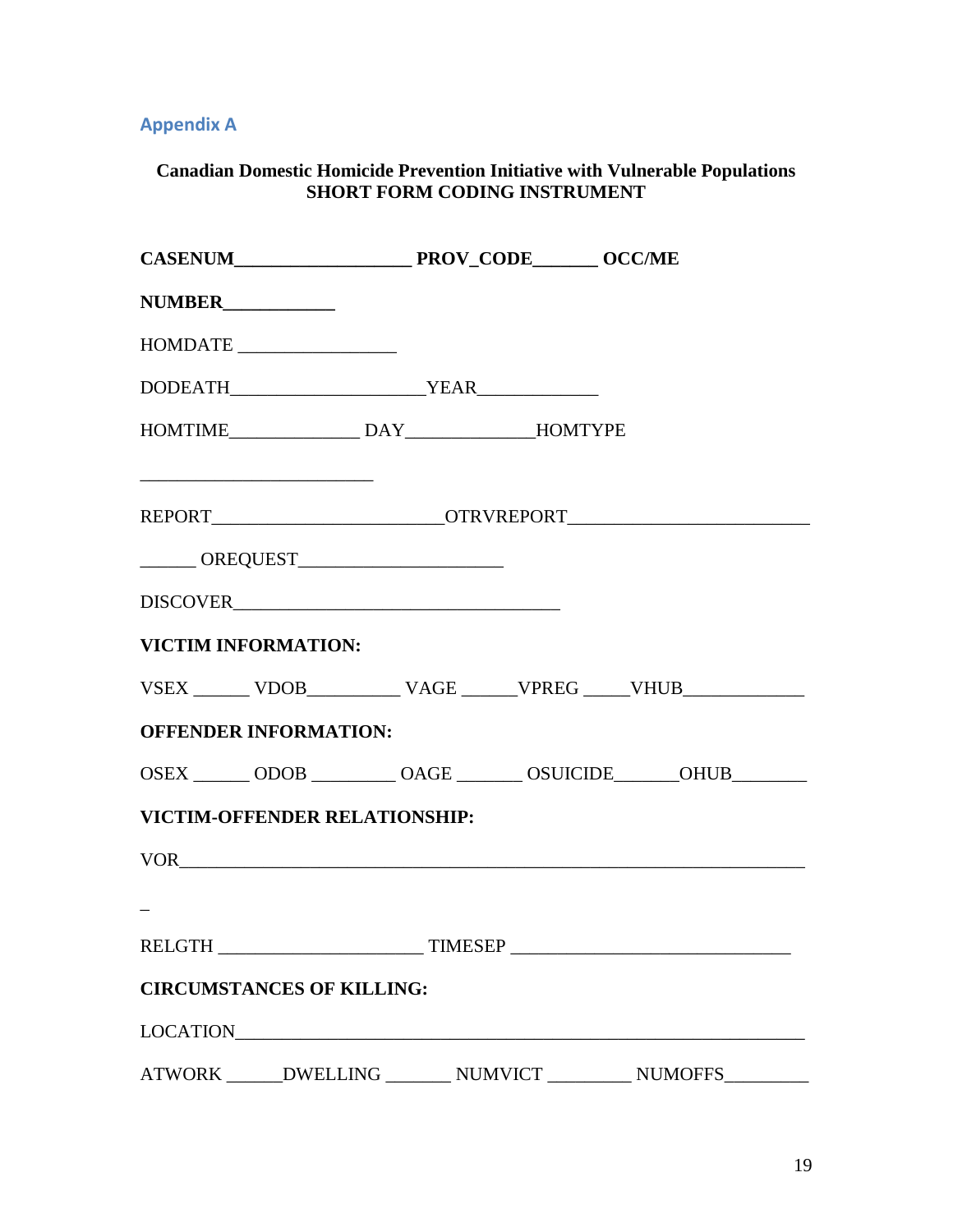# REGION

**VERSION DATE 21 July 2016**

|                                                           |       |  | EXFORCE CONDBODY CONCEAL OSCENE |  |  |
|-----------------------------------------------------------|-------|--|---------------------------------|--|--|
| CRIMINAL JUSTICE INFO: ARRDATE _________ OCHARGE ________ |       |  |                                 |  |  |
|                                                           |       |  |                                 |  |  |
| <b>NARRATIVE:</b> [If necessary, use other side of page]  |       |  |                                 |  |  |
| RA:                                                       | Date: |  | CDHPIVP 2016                    |  |  |

\_\_\_\_\_\_\_\_\_\_\_\_\_\_\_\_\_\_\_\_\_\_\_\_\_\_\_\_\_\_\_\_\_\_\_\_\_\_\_\_\_\_\_\_\_\_\_\_\_\_\_\_\_\_\_\_\_\_\_\_\_\_\_\_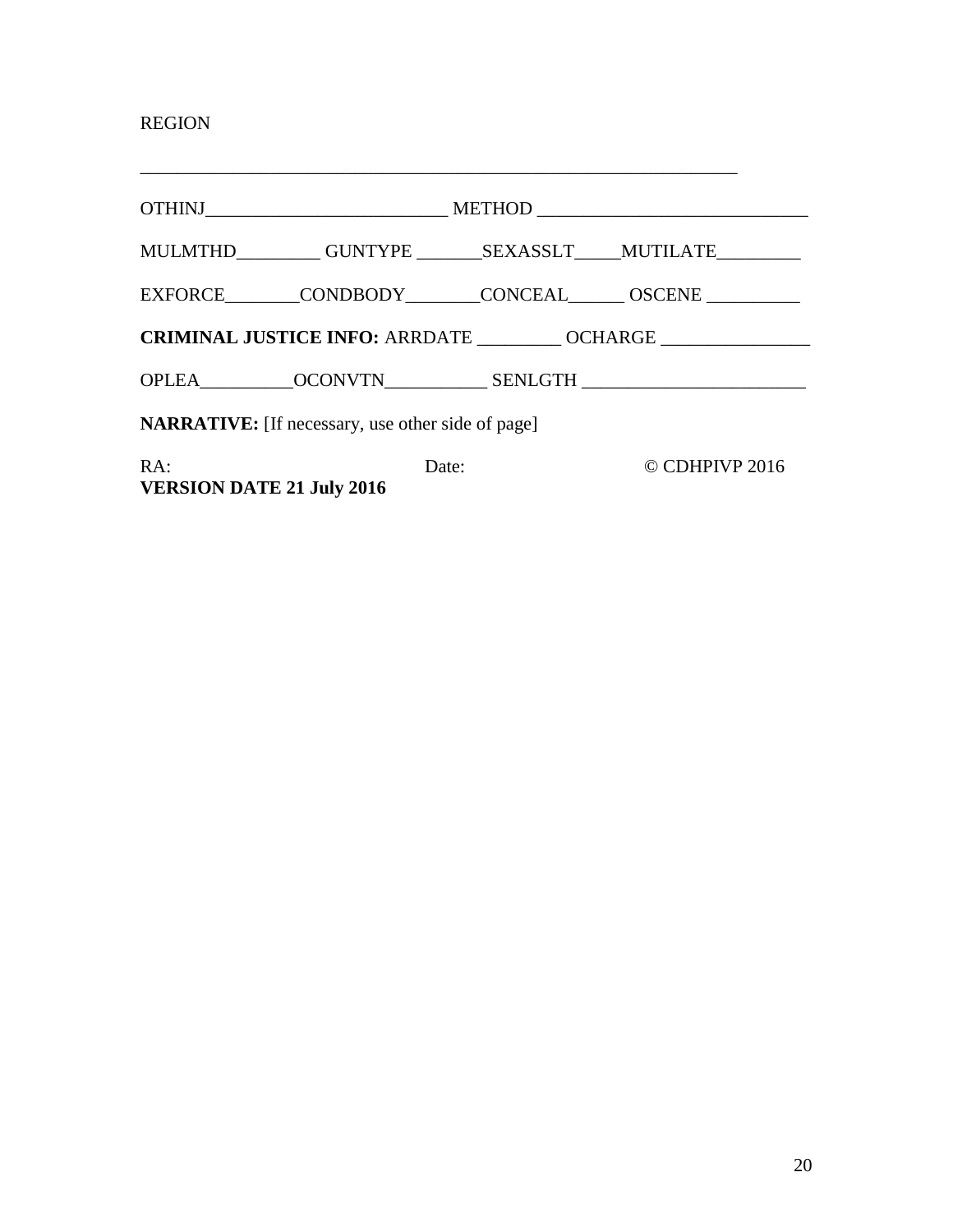# **Appendix B**

#### **APPENDIX B Canadian Domestic Homicide Prevention Initiative with Vulnerable Populations** LONG FORM CODING INSTRUMENT

| CASENUM                                                                            |  |     |                                                                                           |
|------------------------------------------------------------------------------------|--|-----|-------------------------------------------------------------------------------------------|
|                                                                                    |  |     |                                                                                           |
| RA                                                                                 |  |     |                                                                                           |
| victim information:                                                                |  |     |                                                                                           |
|                                                                                    |  |     | **If more than one victim, this information is for primary victim (i.e. intimate partner) |
| nAME:                                                                              |  |     |                                                                                           |
|                                                                                    |  |     |                                                                                           |
| VMS________________ VKIDS _______________ VPREG_______________ VFETUS_____________ |  |     |                                                                                           |
|                                                                                    |  |     |                                                                                           |
|                                                                                    |  |     | VJOBTYPE_____________VPRIORS______________VDV_____________VOTHVIOL______________          |
|                                                                                    |  |     |                                                                                           |
| VPROBVIOL ________                                                                 |  |     |                                                                                           |
| <b>VFCHIST</b>                                                                     |  |     |                                                                                           |
|                                                                                    |  |     |                                                                                           |
|                                                                                    |  |     |                                                                                           |
|                                                                                    |  |     | VPSYDRUG_________________ VSUICATT________________ VSIGCHG______________________          |
| VCHILDSEX________________ VCHILDPHY_______________ VCHILDDV______________          |  |     |                                                                                           |
| <b>OFFENDER INFORMATION:</b>                                                       |  |     |                                                                                           |
|                                                                                    |  |     |                                                                                           |
| OMS ____________OKIDS ____________OPREG_____________OFETUS______________________   |  |     |                                                                                           |
| ORESID__________________ OEDUC _______________ OEMP______________                  |  |     |                                                                                           |
| OJOBTYPE OPRIORS                                                                   |  | ODV | OOTHVIOL                                                                                  |
| ONONVIOL                                                                           |  |     |                                                                                           |
| ORESTVIOL OBAILVIOL OPROBVIOL                                                      |  |     |                                                                                           |
| OFCHIST ____                                                                       |  |     |                                                                                           |
|                                                                                    |  |     |                                                                                           |
| OMED                                                                               |  |     |                                                                                           |
| OMEDPRESC_____________                                                             |  |     |                                                                                           |
| OPSYDRUG ______________ OSUICATT_______________ OSIGCHG_________________________   |  |     |                                                                                           |
| OCHILDSEX OCHILDPHY OCHILDDV                                                       |  |     |                                                                                           |
| <b>INCIDENT:</b>                                                                   |  |     |                                                                                           |
|                                                                                    |  |     |                                                                                           |
| DODEATH___________________                                                         |  |     |                                                                                           |
| NUMVICT _______                                                                    |  |     |                                                                                           |
|                                                                                    |  |     |                                                                                           |
| NONFATALV________________                                                          |  |     |                                                                                           |
|                                                                                    |  |     |                                                                                           |
| <b>LOCATION OF CRIME:</b>                                                          |  |     |                                                                                           |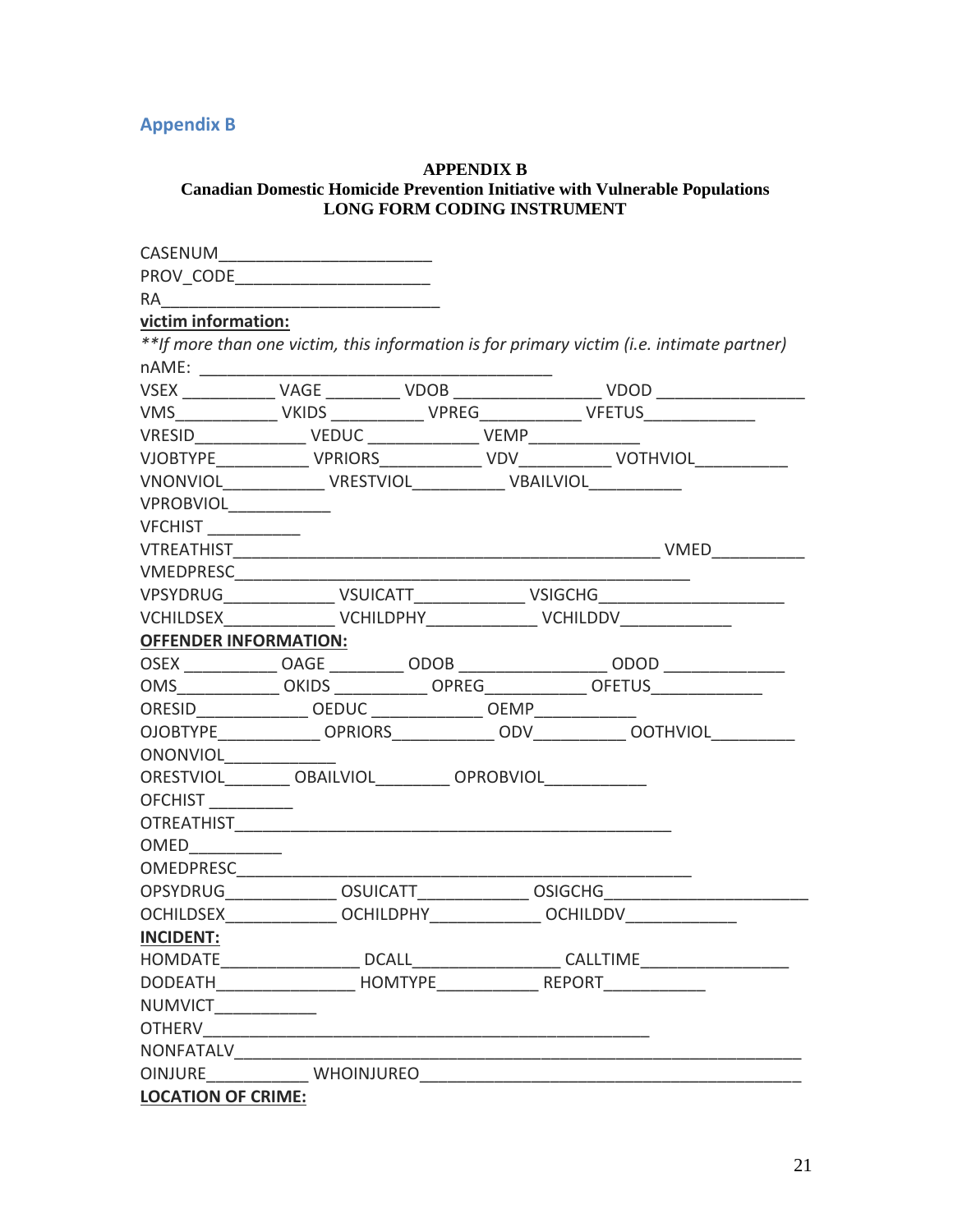|                                                 | LOCATION_______________ DWELLING_____________                   |              |                                                                                   |  |
|-------------------------------------------------|-----------------------------------------------------------------|--------------|-----------------------------------------------------------------------------------|--|
| VFOUND _____________________________            |                                                                 |              |                                                                                   |  |
| ABORIGLOC                                       |                                                                 |              |                                                                                   |  |
| <b>CAUSE OF DEATH (PRIMARY VICTIM):</b>         |                                                                 |              |                                                                                   |  |
| <b>METHOD</b>                                   |                                                                 |              |                                                                                   |  |
|                                                 |                                                                 |              |                                                                                   |  |
| VSUBUSE_______________OSUBUSE______________     |                                                                 |              |                                                                                   |  |
| <b>WEAPON USE:</b>                              |                                                                 |              |                                                                                   |  |
|                                                 |                                                                 |              |                                                                                   |  |
| GUNOWN                                          | _______________________________GUNLGL______                     |              |                                                                                   |  |
|                                                 | GUNLGLDATE____________________________GUNREQUEST_______________ |              |                                                                                   |  |
| <b>GUNORDER</b>                                 |                                                                 |              |                                                                                   |  |
| <b>WITNESS INFORMATION:</b>                     |                                                                 |              |                                                                                   |  |
|                                                 |                                                                 |              |                                                                                   |  |
| <b>INTERVEN</b>                                 |                                                                 |              |                                                                                   |  |
|                                                 | <b>OFFENDER'S ACTIONS AFTER FATALITY:</b>                       |              |                                                                                   |  |
| OSUICIDE______________ ATMPTMTHD_______________ |                                                                 |              |                                                                                   |  |
|                                                 |                                                                 |              | SUICMTHD__________________________________SUICPLAN_______________________________ |  |
|                                                 |                                                                 |              |                                                                                   |  |
|                                                 |                                                                 |              |                                                                                   |  |
| LOCAPPREH                                       |                                                                 |              |                                                                                   |  |
|                                                 | VICTIM/OFFENDER RELATIONSHIP HISTORY:                           |              |                                                                                   |  |
|                                                 |                                                                 |              |                                                                                   |  |
|                                                 |                                                                 |              |                                                                                   |  |
|                                                 |                                                                 |              |                                                                                   |  |
|                                                 |                                                                 |              |                                                                                   |  |
|                                                 | VATTLEAVE VSTEPSLEAVE                                           |              |                                                                                   |  |
| <b>CHILDREN INFORMATION:</b>                    |                                                                 |              |                                                                                   |  |
|                                                 |                                                                 |              | VOCHILD_______________ NUMVOCHILD_______________ LEGALCUST______________________  |  |
|                                                 |                                                                 |              |                                                                                   |  |
| <b>VPREVCHLD</b>                                |                                                                 | VNUMPREVCHLD | <b>VPREVCHLDAGE</b>                                                               |  |
| VPREVCHLDLIVE______________                     |                                                                 |              |                                                                                   |  |
| <b>HISTORY OF DOMESTIC VIOLENCE:</b>            |                                                                 |              |                                                                                   |  |
|                                                 |                                                                 |              |                                                                                   |  |
| VHISTO____________                              |                                                                 |              |                                                                                   |  |
|                                                 |                                                                 |              |                                                                                   |  |
|                                                 |                                                                 |              |                                                                                   |  |
| <b>SYSTEM CONTACTS:</b>                         |                                                                 |              |                                                                                   |  |
| <b>BACKGROUND</b>                               |                                                                 |              |                                                                                   |  |
|                                                 |                                                                 |              | VPHONE____________VRSRCEKM_____________VTRNSPRT_____________VSAFEPLN____________  |  |
| <b>VACTPLN</b>                                  |                                                                 |              |                                                                                   |  |
| AGENCIES/INSTITUTIONS                           |                                                                 |              |                                                                                   |  |
| <b>AGENCNTCT</b>                                |                                                                 |              |                                                                                   |  |
|                                                 |                                                                 |              |                                                                                   |  |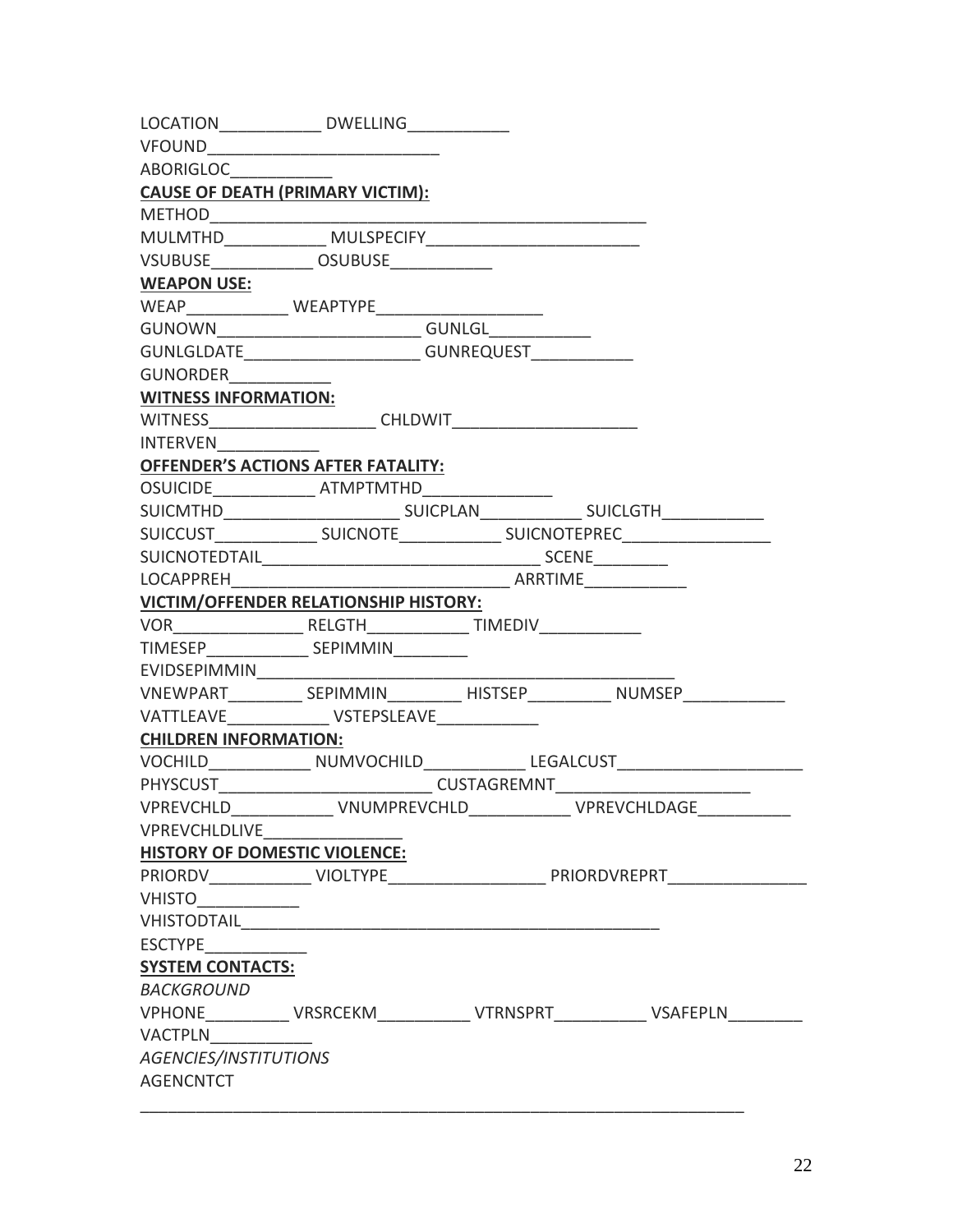| <b>POLICE</b>     |                                                        |
|-------------------|--------------------------------------------------------|
| POLICEDATES       |                                                        |
| POLICEDTAIL       |                                                        |
| <b>POLICEOUT</b>  |                                                        |
| <b>CRWN</b>       |                                                        |
| <b>CRWNDATES</b>  |                                                        |
| <b>CRWNDTAIL</b>  |                                                        |
| <b>CRWNOUT</b>    |                                                        |
| <b>DEF</b>        |                                                        |
| DEFDATES          |                                                        |
| <b>DEFDTAIL</b>   |                                                        |
| <b>DEFOUT</b>     |                                                        |
| <b>CRT</b>        |                                                        |
| <b>CRTDATES</b>   |                                                        |
| <b>CRTDTAIL</b>   |                                                        |
| <b>CRTOUT</b>     |                                                        |
| <b>CRRCT</b>      | <b>CRRCTDATES</b>                                      |
| <b>CRRCTDTAIL</b> |                                                        |
| <b>CRRCTOUT</b>   |                                                        |
| <b>PROB</b>       |                                                        |
| <b>PROBDATES</b>  |                                                        |
| <b>PROBDTAIL</b>  |                                                        |
| <b>PROBOUT</b>    |                                                        |
| <b>PAROLE</b>     |                                                        |
| PAROLEDATES       |                                                        |
| PAROLEDTAIL       |                                                        |
| PAROLEOUT         |                                                        |
| <b>FCRT</b>       |                                                        |
| <b>FCRTDATES</b>  |                                                        |
| <b>FCRTDTAIL</b>  |                                                        |
| <b>FCRTOUT</b>    |                                                        |
| FLAW ___________  |                                                        |
|                   |                                                        |
| FLAWDTAIL         |                                                        |
| <b>FLAWOUT</b>    |                                                        |
| CRTADV            |                                                        |
|                   |                                                        |
| CRTADVDTAIL       |                                                        |
|                   |                                                        |
| <b>VWAP</b>       |                                                        |
|                   |                                                        |
|                   |                                                        |
| <b>VWAPOUT</b>    |                                                        |
|                   | VICTIM SERVICES (INCLUDING DOMESTIC VIOLENCE SERVICES) |
|                   |                                                        |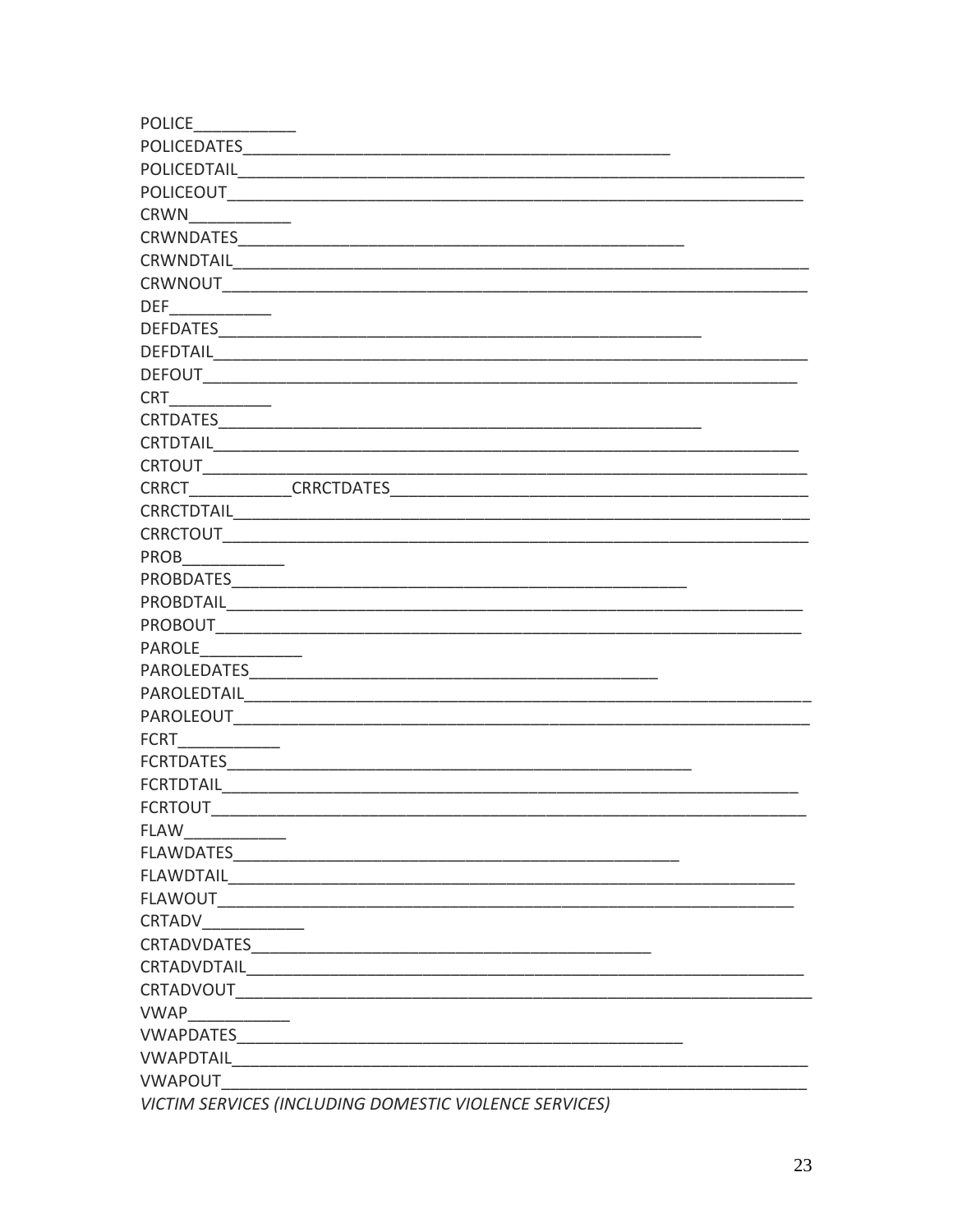| <b>SHELTER</b>                                                                                                                                                                                                                 |                                                                                                                                                                                                                                      |
|--------------------------------------------------------------------------------------------------------------------------------------------------------------------------------------------------------------------------------|--------------------------------------------------------------------------------------------------------------------------------------------------------------------------------------------------------------------------------------|
|                                                                                                                                                                                                                                |                                                                                                                                                                                                                                      |
| SHELTERDTAIL                                                                                                                                                                                                                   |                                                                                                                                                                                                                                      |
| <b>SHELTEROUT</b>                                                                                                                                                                                                              |                                                                                                                                                                                                                                      |
| SAPROG                                                                                                                                                                                                                         |                                                                                                                                                                                                                                      |
|                                                                                                                                                                                                                                |                                                                                                                                                                                                                                      |
|                                                                                                                                                                                                                                |                                                                                                                                                                                                                                      |
| SAPROGOUT                                                                                                                                                                                                                      |                                                                                                                                                                                                                                      |
| SADVTRMTPROG                                                                                                                                                                                                                   | <b>SADVTRMTDATES</b>                                                                                                                                                                                                                 |
| SADVTRMTDTAIL                                                                                                                                                                                                                  |                                                                                                                                                                                                                                      |
| SADVTRMTOUT                                                                                                                                                                                                                    |                                                                                                                                                                                                                                      |
| <b>OTHRDV</b>                                                                                                                                                                                                                  |                                                                                                                                                                                                                                      |
| <b>OTHRDVDATES</b>                                                                                                                                                                                                             |                                                                                                                                                                                                                                      |
|                                                                                                                                                                                                                                | OTHERDVDTAIL COMPANY CONTROL CONTROL CONTROL CONTROL CONTROL CONTROL CONTROL CONTROL CONTROL CONTROL CONTROL CONTROL CONTROL CONTROL CONTROL CONTROL CONTROL CONTROL CONTROL CONTROL CONTROL CONTROL CONTROL CONTROL CONTROL C       |
| <b>OTHRDVOUT</b>                                                                                                                                                                                                               |                                                                                                                                                                                                                                      |
| COMADV COMADVDATES                                                                                                                                                                                                             |                                                                                                                                                                                                                                      |
| COMADVDTAIL                                                                                                                                                                                                                    |                                                                                                                                                                                                                                      |
| COMADVOUT                                                                                                                                                                                                                      |                                                                                                                                                                                                                                      |
| <b>CHILDREN SERVICES</b>                                                                                                                                                                                                       |                                                                                                                                                                                                                                      |
| <b>SCHOOL Example 20</b>                                                                                                                                                                                                       |                                                                                                                                                                                                                                      |
|                                                                                                                                                                                                                                |                                                                                                                                                                                                                                      |
| <b>SCHOOLDTAIL</b>                                                                                                                                                                                                             | <u> 1980 - Jan James James Barnett, fransk politik (d. 1980)</u>                                                                                                                                                                     |
| <b>SCHOOLOUT</b>                                                                                                                                                                                                               |                                                                                                                                                                                                                                      |
| <b>VISITCEN</b>                                                                                                                                                                                                                |                                                                                                                                                                                                                                      |
| <b>VISITCENDATES</b>                                                                                                                                                                                                           |                                                                                                                                                                                                                                      |
| <b>VISITCENDTAIL</b>                                                                                                                                                                                                           |                                                                                                                                                                                                                                      |
| <b>VISITCENOUT</b>                                                                                                                                                                                                             |                                                                                                                                                                                                                                      |
| <b>CPS</b>                                                                                                                                                                                                                     |                                                                                                                                                                                                                                      |
| <b>CPSDATES</b>                                                                                                                                                                                                                |                                                                                                                                                                                                                                      |
| <b>CPSDTAIL</b>                                                                                                                                                                                                                |                                                                                                                                                                                                                                      |
| <b>CPSOUT</b>                                                                                                                                                                                                                  |                                                                                                                                                                                                                                      |
| <b>HEALTH CARE SERVICES</b>                                                                                                                                                                                                    |                                                                                                                                                                                                                                      |
| <b>MH</b>                                                                                                                                                                                                                      |                                                                                                                                                                                                                                      |
| MHDATES                                                                                                                                                                                                                        |                                                                                                                                                                                                                                      |
|                                                                                                                                                                                                                                |                                                                                                                                                                                                                                      |
| <b>MHOUT</b>                                                                                                                                                                                                                   |                                                                                                                                                                                                                                      |
| <b>MHPROG</b>                                                                                                                                                                                                                  |                                                                                                                                                                                                                                      |
|                                                                                                                                                                                                                                |                                                                                                                                                                                                                                      |
|                                                                                                                                                                                                                                |                                                                                                                                                                                                                                      |
|                                                                                                                                                                                                                                | MHPROGOUT AND THE STATE OF THE STATE OF THE STATE OF THE STATE OF THE STATE OF THE STATE OF THE STATE OF THE STATE OF THE STATE OF THE STATE OF THE STATE OF THE STATE OF THE STATE OF THE STATE OF THE STATE OF THE STATE OF        |
| HC and the state of the state of the state of the state of the state of the state of the state of the state of the state of the state of the state of the state of the state of the state of the state of the state of the sta |                                                                                                                                                                                                                                      |
|                                                                                                                                                                                                                                | HCDATES <b>SECURE AND SECURE AND SECURE AND SECURE AND SECURE AND SECURE AND SECURE AND SECURE AND SECURE AND SECURE AND SECURE AND SECURE AND SECURE AND SECURE AND SECURE AND SECURE AND SECURE AND SECURE AND SECURE AND SECU</b> |
| <b>HCDTAIL</b>                                                                                                                                                                                                                 |                                                                                                                                                                                                                                      |
| <b>HCOUT</b>                                                                                                                                                                                                                   |                                                                                                                                                                                                                                      |
|                                                                                                                                                                                                                                |                                                                                                                                                                                                                                      |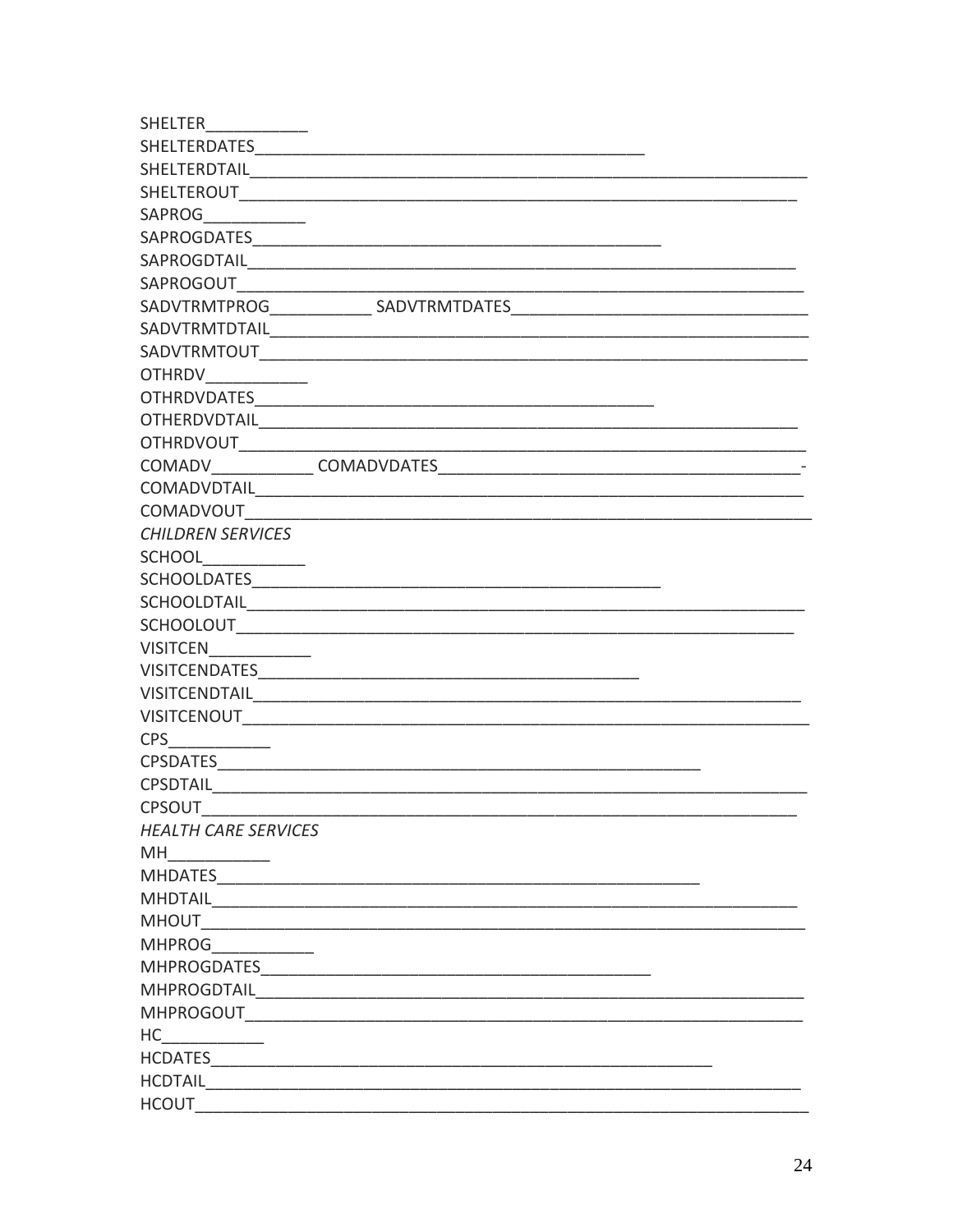| <b>TRAUMA</b>                                                                                                                                                                                                                  |
|--------------------------------------------------------------------------------------------------------------------------------------------------------------------------------------------------------------------------------|
|                                                                                                                                                                                                                                |
| <b>TRAUMADTAIL</b>                                                                                                                                                                                                             |
| <b>TRAUMAOUT</b>                                                                                                                                                                                                               |
| HOSP                                                                                                                                                                                                                           |
|                                                                                                                                                                                                                                |
|                                                                                                                                                                                                                                |
| <b>HOSPOUT</b><br><u> 1980 - Jan James James Barnett, fransk politik (d. 1980)</u>                                                                                                                                             |
| AMB<br><u>and a strong to the strong of the strong strong to the strong strong strong strong strong strong strong strong</u>                                                                                                   |
|                                                                                                                                                                                                                                |
| AMBDTAIL                                                                                                                                                                                                                       |
| <b>AMBOUT</b>                                                                                                                                                                                                                  |
| <b>OTHER COMMUNITY SERVICES</b>                                                                                                                                                                                                |
| ANGER                                                                                                                                                                                                                          |
|                                                                                                                                                                                                                                |
|                                                                                                                                                                                                                                |
| ANGEROUT                                                                                                                                                                                                                       |
| <b>BIP</b>                                                                                                                                                                                                                     |
|                                                                                                                                                                                                                                |
|                                                                                                                                                                                                                                |
| <b>BIPOUT</b><br><u> 1989 - Johann Harry Harry Harry Harry Harry Harry Harry Harry Harry Harry Harry Harry Harry Harry Harry Harry</u>                                                                                         |
| <b>MCOUNS</b>                                                                                                                                                                                                                  |
|                                                                                                                                                                                                                                |
|                                                                                                                                                                                                                                |
|                                                                                                                                                                                                                                |
| <b>SUBAB</b>                                                                                                                                                                                                                   |
| SUBABDATES POSTAGE AND THE CONTRACT OF THE CONTRACT OF THE CONTRACT OF THE CONTRACT OF THE CONTRACT OF THE CONTRACT OF THE CONTRACT OF THE CONTRACT OF THE CONTRACT OF THE CONTRACT OF THE CONTRACT OF THE CONTRACT OF THE CON |
| <b>SUBABDTAIL</b>                                                                                                                                                                                                              |
| <b>SUBABOUT</b>                                                                                                                                                                                                                |
| <b>RELIG</b>                                                                                                                                                                                                                   |
| <b>RELIGDATES</b>                                                                                                                                                                                                              |
|                                                                                                                                                                                                                                |
| <b>RELIGOUT</b>                                                                                                                                                                                                                |
| <b>IMMIG</b>                                                                                                                                                                                                                   |
|                                                                                                                                                                                                                                |
| IMMIGDTAIL <u>___________________________________</u>                                                                                                                                                                          |
| <b>IMMIGOUT</b>                                                                                                                                                                                                                |
| ANIM                                                                                                                                                                                                                           |
|                                                                                                                                                                                                                                |
|                                                                                                                                                                                                                                |
| ANIMOUT                                                                                                                                                                                                                        |
| <b>CULTURE</b>                                                                                                                                                                                                                 |
| <b>CULTUREDATES</b>                                                                                                                                                                                                            |